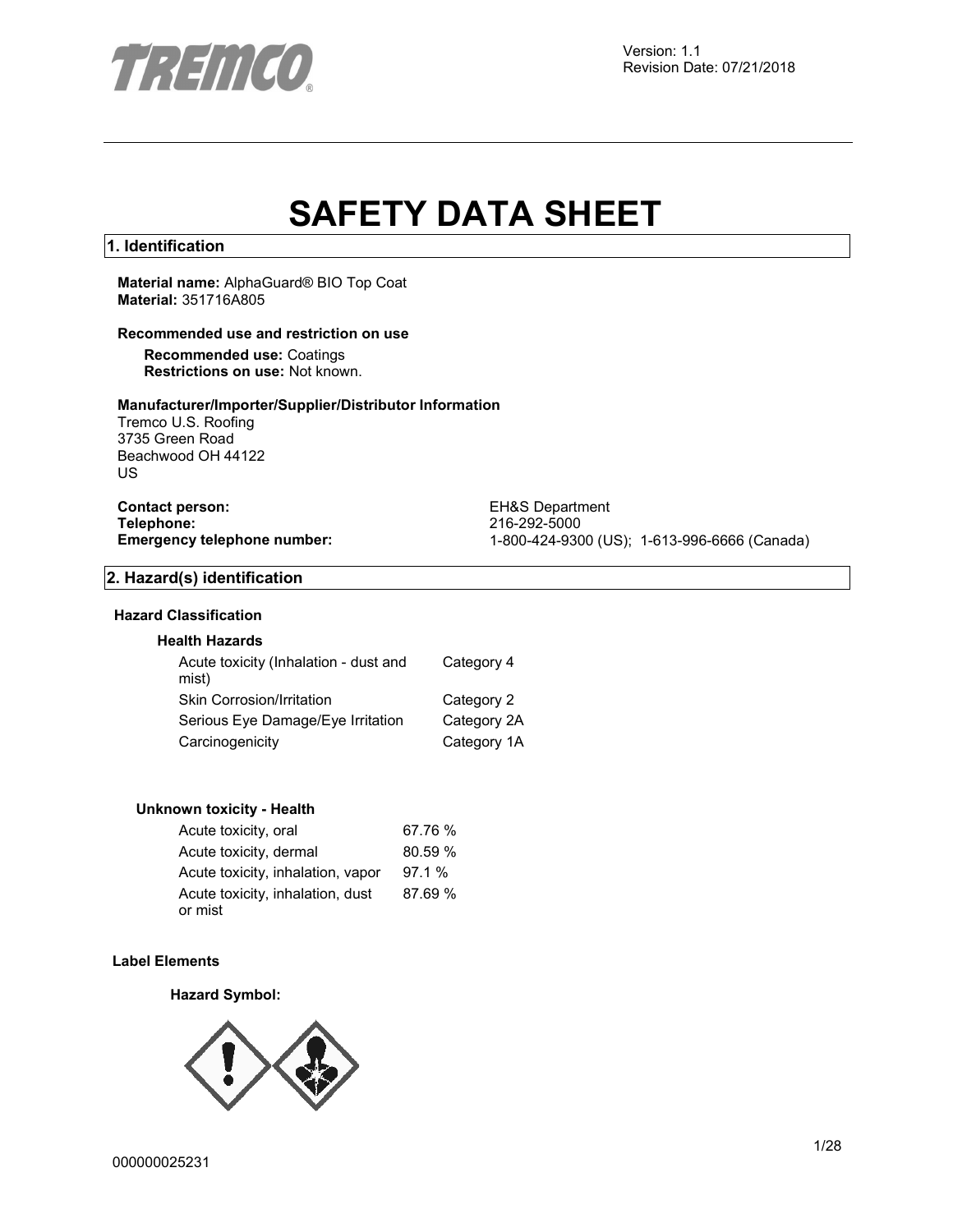

| <b>Signal Word:</b>                           | Danger                                                                                                                                                                                                                                                                                                                                                                                                                                                                                                          |
|-----------------------------------------------|-----------------------------------------------------------------------------------------------------------------------------------------------------------------------------------------------------------------------------------------------------------------------------------------------------------------------------------------------------------------------------------------------------------------------------------------------------------------------------------------------------------------|
| <b>Hazard Statement:</b>                      | Harmful if inhaled.<br>Causes skin irritation.<br>Causes serious eye irritation.<br>May cause cancer.                                                                                                                                                                                                                                                                                                                                                                                                           |
| <b>Precautionary</b><br><b>Statements</b>     |                                                                                                                                                                                                                                                                                                                                                                                                                                                                                                                 |
| <b>Prevention:</b>                            | Avoid breathing dust/fume/gas/mist/vapors/spray. Use only outdoors or in a<br>well-ventilated area. Wash thoroughly after handling. Wear protective<br>gloves/protective clothing/eye protection/face protection. Obtain special<br>instructions before use. Do not handle until all safety precautions have been<br>read and understood. Use personal protective equipment as required.                                                                                                                        |
| <b>Response:</b>                              | IF INHALED: Remove person to fresh air and keep comfortable for<br>breathing. IF IN EYES: Rinse cautiously with water for several minutes.<br>Remove contact lenses, if present and easy to do. Continue rinsing. If eye<br>irritation persists: Get medical advice/attention. IF ON SKIN: Wash with<br>plenty of water/ If skin irritation occurs: Get medical advice/attention. Call<br>a POISON CENTER/doctor if you feel unwell. Specific treatment (see on<br>this label). Take off contaminated clothing. |
| Storage:                                      | Store locked up.                                                                                                                                                                                                                                                                                                                                                                                                                                                                                                |
| Disposal:                                     | Dispose of contents/container to an appropriate treatment and disposal<br>facility in accordance with applicable laws and regulations, and product<br>characteristics at time of disposal.                                                                                                                                                                                                                                                                                                                      |
| Hazard(s) not otherwise<br>classified (HNOC): | None.                                                                                                                                                                                                                                                                                                                                                                                                                                                                                                           |

## **3. Composition/information on ingredients**

## **Mixtures**

| <b>Chemical Identity</b> | CAS number | <b>Content in percent <math>(\%)^*</math></b> |
|--------------------------|------------|-----------------------------------------------|
|--------------------------|------------|-----------------------------------------------|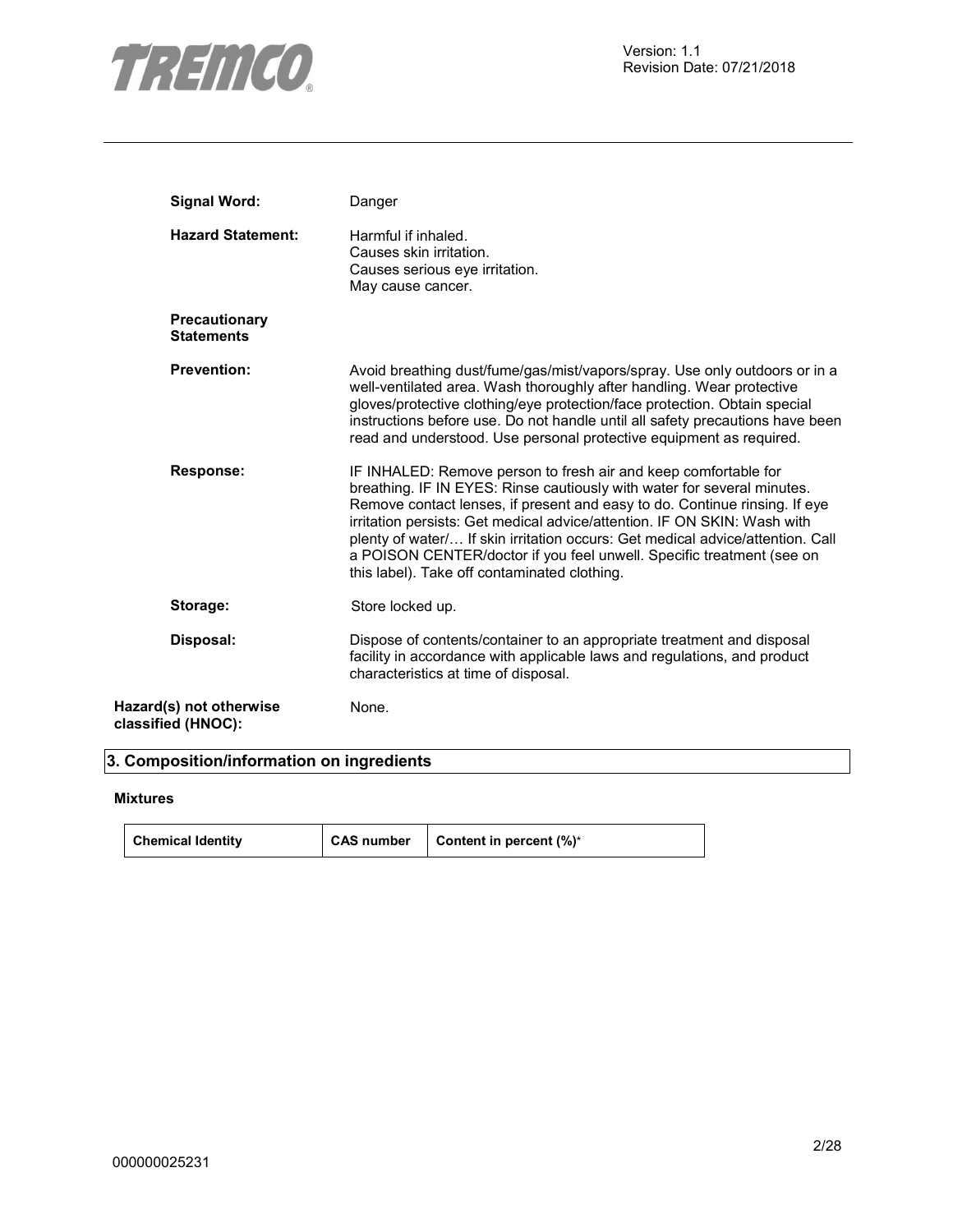

| Low acid filtered neutral oil                                                              | 8001-79-4  | $20 - 50\%$                                                                                                                                     |
|--------------------------------------------------------------------------------------------|------------|-------------------------------------------------------------------------------------------------------------------------------------------------|
| Talc                                                                                       | 14807-96-6 | $10 - 20%$                                                                                                                                      |
| Calcium Carbonate<br>(Limestone)                                                           | 1317-65-3  | $10 - 20%$                                                                                                                                      |
| Aluminum hydroxide                                                                         | 21645-51-2 | $5 - 10\%$                                                                                                                                      |
| Calcium carbonate                                                                          | 471-34-1   | $5 - 10%$                                                                                                                                       |
| Titanium dioxide                                                                           | 13463-67-7 | $1 - 5\%$                                                                                                                                       |
| Calcium oxide                                                                              | 1305-78-8  | $1 - 5%$                                                                                                                                        |
| Zinc oxide                                                                                 | 1314-13-2  | $1 - 5\%$                                                                                                                                       |
| Hydrotreated heavy<br>naphthenic distillate                                                | 64742-52-5 | $0.1 - 1\%$                                                                                                                                     |
| Amorphous silica                                                                           | 7631-86-9  | $0.1 - 1\%$                                                                                                                                     |
| Dolomite                                                                                   | 16389-88-1 | $0.1 - 1\%$                                                                                                                                     |
| Magnesite                                                                                  | 546-93-0   | $0.1 - 1\%$                                                                                                                                     |
| Crystalline Silica (Quartz)/<br>Silica Sand                                                | 14808-60-7 | $0.1 - 1\%$                                                                                                                                     |
| Aluminum oxide<br>$\sim$ $\sim$ $\sim$ $\sim$<br>$\sim$ $\sim$ $\sim$ $\sim$ $\sim$ $\sim$ | 1344-28-1  | $0.1 - 1\%$<br>and a series of the control<br><b>Contract Contract Contract</b><br>$\sim$ $\sim$ $\sim$<br>$\sim$ 12 $\sim$ 12 $\sim$<br>$\sim$ |

All concentrations are percent by weight unless ingredient is a gas. Gas concentrations are in percent by volume.

## **4. First-aid measures**

| Ingestion:                                         | Call a POISON CENTER/doctor if you feel unwell. Rinse mouth.                                                                                                                         |  |
|----------------------------------------------------|--------------------------------------------------------------------------------------------------------------------------------------------------------------------------------------|--|
| Inhalation:                                        | Move to fresh air.                                                                                                                                                                   |  |
| <b>Skin Contact:</b>                               | Immediately flush with plenty of water for at least 15 minutes while<br>removing contaminated clothing and shoes. Wash contaminated clothing<br>before reuse. Get medical attention. |  |
| Eye contact:                                       | Immediately flush with plenty of water for at least 15 minutes. If easy to do,<br>remove contact lenses. Get medical attention.                                                      |  |
| Most important symptoms/effects, acute and delayed |                                                                                                                                                                                      |  |
| Symptoms:                                          | Prolonged or repeated contact with skin may cause redness, itching,<br>irritation and eczema/chapping.                                                                               |  |
|                                                    | Indication of immediate medical attention and special treatment needed                                                                                                               |  |
| <b>Treatment:</b>                                  | Symptoms may be delayed.                                                                                                                                                             |  |
| 5. Fire-fighting measures                          |                                                                                                                                                                                      |  |
| <b>General Fire Hazards:</b>                       | No unusual fire or explosion hazards noted.                                                                                                                                          |  |
| Suitable (and unsuitable) extinguishing media      |                                                                                                                                                                                      |  |
| Suitable extinguishing<br>media:                   | Use fire-extinguishing media appropriate for surrounding materials.                                                                                                                  |  |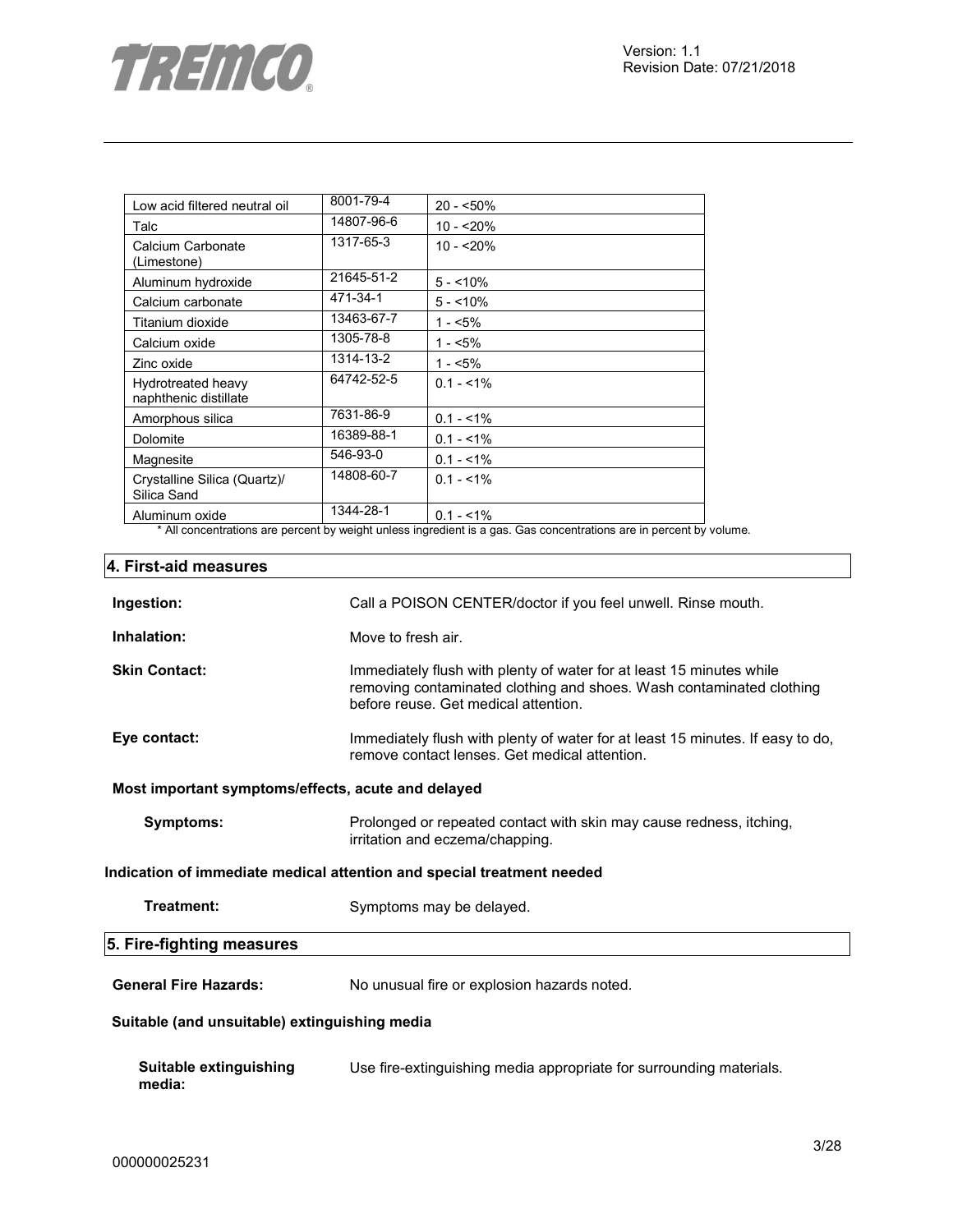

| Unsuitable extinguishing<br>media:                                         | Do not use water jet as an extinguisher, as this will spread the fire.                                                                                                                                                                                                                                                                                                                           |
|----------------------------------------------------------------------------|--------------------------------------------------------------------------------------------------------------------------------------------------------------------------------------------------------------------------------------------------------------------------------------------------------------------------------------------------------------------------------------------------|
| Specific hazards arising from<br>the chemical:                             | During fire, gases hazardous to health may be formed.                                                                                                                                                                                                                                                                                                                                            |
| Special protective equipment and precautions for firefighters              |                                                                                                                                                                                                                                                                                                                                                                                                  |
| <b>Special fire fighting</b><br>procedures:                                | No data available.                                                                                                                                                                                                                                                                                                                                                                               |
| Special protective equipment<br>for fire-fighters:                         | Self-contained breathing apparatus and full protective clothing must be<br>worn in case of fire.                                                                                                                                                                                                                                                                                                 |
| 6. Accidental release measures                                             |                                                                                                                                                                                                                                                                                                                                                                                                  |
| Personal precautions,<br>protective equipment and<br>emergency procedures: | See Section 8 of the SDS for Personal Protective Equipment. Do not touch<br>damaged containers or spilled material unless wearing appropriate<br>protective clothing. Keep unauthorized personnel away.                                                                                                                                                                                          |
| <b>Methods and material for</b><br>containment and cleaning<br>up:         | Dam and absorb spillages with sand, earth or other non-combustible<br>material. Collect spillage in containers, seal securely and deliver for<br>disposal according to local regulations.                                                                                                                                                                                                        |
| <b>Notification Procedures:</b>                                            | In the event of a spill or accidental release, notify relevant authorities in<br>accordance with all applicable regulations.                                                                                                                                                                                                                                                                     |
| <b>Environmental Precautions:</b>                                          | Do not contaminate water sources or sewer. Prevent further leakage or<br>spillage if safe to do so.                                                                                                                                                                                                                                                                                              |
| 7. Handling and storage                                                    |                                                                                                                                                                                                                                                                                                                                                                                                  |
| Precautions for safe handling:                                             | Provide adequate ventilation. Wear appropriate personal protective<br>equipment. Observe good industrial hygiene practices. Wash hands<br>thoroughly after handling. Do not handle until all safety precautions have<br>been read and understood. Obtain special instructions before use. Use<br>personal protective equipment as required. Avoid contact with eyes. Avoid<br>contact with skin. |
| Conditions for safe storage,<br>including any<br>incompatibilities:        | Store locked up.                                                                                                                                                                                                                                                                                                                                                                                 |

## **8. Exposure controls/personal protection**

## **Control Parameters**

#### **Occupational Exposure Limits**

| <b>Chemical Identity</b>    | Type       | <b>Exposure Limit Values</b>                            | Source                                          |
|-----------------------------|------------|---------------------------------------------------------|-------------------------------------------------|
| Talc - Respirable fraction. | <b>TWA</b> | $2 \text{ ma/m}$ 3                                      | US. ACGIH Threshold Limit Values (2011)         |
| Talc                        | <b>TWA</b> | 20 millions of<br>particles per<br>cubic foot of<br>air | US. OSHA Table Z-3 (29 CFR 1910.1000)<br>(2000) |
| Talc - Respirable.          | TWA        | 2.4 millions                                            | US. OSHA Table Z-3 (29 CFR 1910.1000)           |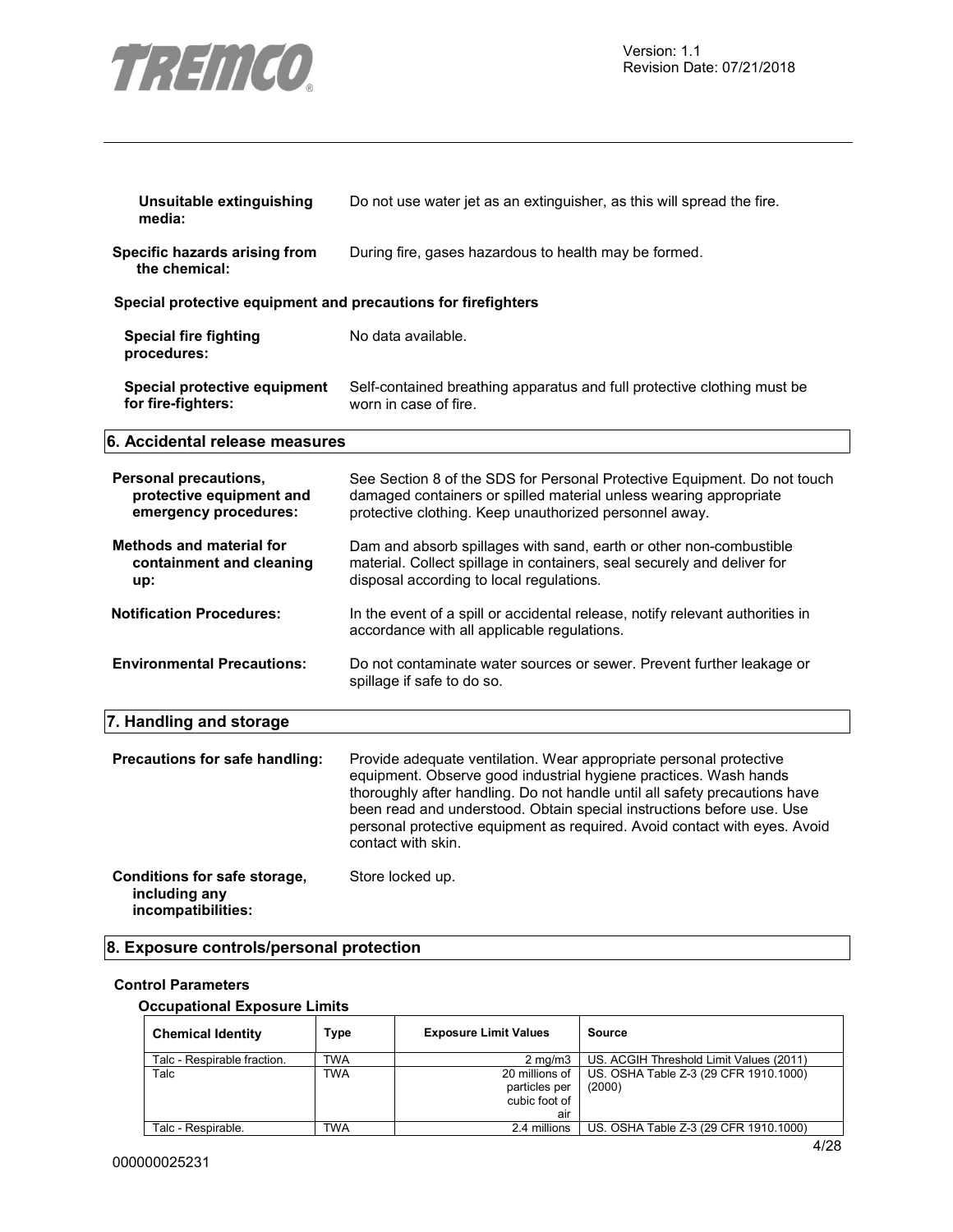

|                                   |             | of particles        | (2000)                                                                         |
|-----------------------------------|-------------|---------------------|--------------------------------------------------------------------------------|
|                                   |             | per cubic foot      |                                                                                |
|                                   |             | of air              |                                                                                |
|                                   | <b>TWA</b>  | $0.1$ mg/m $3$      | US. OSHA Table Z-3 (29 CFR 1910.1000)                                          |
|                                   |             |                     | (2000)                                                                         |
| Calcium Carbonate                 | PEL         | 15 mg/m3            | US. OSHA Table Z-1 Limits for Air                                              |
| (Limestone) - Total dust.         |             |                     | Contaminants (29 CFR 1910.1000) (02 2006)                                      |
| Calcium Carbonate                 | PEL         | $5$ mg/m $3$        | US. OSHA Table Z-1 Limits for Air                                              |
| (Limestone) - Respirable          |             |                     | Contaminants (29 CFR 1910.1000) (02 2006)                                      |
| fraction.<br>Aluminum hydroxide - | <b>TWA</b>  |                     |                                                                                |
|                                   |             | $1$ mg/m $3$        | US. ACGIH Threshold Limit Values (2011)                                        |
| Respirable fraction.              | <b>TWA</b>  |                     | US. OSHA Table Z-3 (29 CFR 1910.1000) (03                                      |
|                                   |             | 5 mg/m3             | 2016)                                                                          |
| Aluminum hydroxide - Total        | <b>TWA</b>  | 15 mg/m3            | US. OSHA Table Z-3 (29 CFR 1910.1000) (03                                      |
| dust.                             |             |                     | 2016)                                                                          |
|                                   | <b>TWA</b>  | 50 millions of      | US. OSHA Table Z-3 (29 CFR 1910.1000) (03                                      |
|                                   |             | particles per       | 2016)                                                                          |
|                                   |             | cubic foot of       |                                                                                |
|                                   |             | air                 |                                                                                |
| Aluminum hydroxide -              | <b>TWA</b>  | 15 millions of      | US. OSHA Table Z-3 (29 CFR 1910.1000) (03                                      |
| Respirable fraction.              |             | particles per       | 2016)                                                                          |
|                                   |             | cubic foot of       |                                                                                |
|                                   |             | air                 |                                                                                |
| Calcium carbonate - Total         | PEL         | 15 mg/m3            | US. OSHA Table Z-1 Limits for Air                                              |
| dust.                             |             |                     | Contaminants (29 CFR 1910.1000) (02 2006)                                      |
| Calcium carbonate -               | PEL         | 5 mg/m3             | US. OSHA Table Z-1 Limits for Air                                              |
| Respirable fraction.              |             |                     | Contaminants (29 CFR 1910.1000) (02 2006)                                      |
| Titanium dioxide                  | <b>TWA</b>  | $10$ mg/m $3$       | US. ACGIH Threshold Limit Values (2011)                                        |
| Titanium dioxide - Total dust.    | PEL         | 15 mg/m3            | US. OSHA Table Z-1 Limits for Air                                              |
|                                   |             |                     | Contaminants (29 CFR 1910.1000) (02 2006)                                      |
| Titanium dioxide - Respirable     | <b>TWA</b>  | 15 millions of      | US. OSHA Table Z-3 (29 CFR 1910.1000) (03                                      |
| fraction.                         |             | particles per       | 2016)                                                                          |
|                                   |             | cubic foot of       |                                                                                |
|                                   |             | air                 |                                                                                |
| Titanium dioxide - Total dust.    | <b>TWA</b>  | $15$ mg/m $3$       | US. OSHA Table Z-3 (29 CFR 1910.1000) (03                                      |
|                                   |             |                     | 2016)                                                                          |
| Titanium dioxide - Respirable     | <b>TWA</b>  | 5 mg/m3             | US. OSHA Table Z-3 (29 CFR 1910.1000) (03                                      |
| fraction.                         |             |                     | 2016)                                                                          |
| Titanium dioxide - Total dust.    | <b>TWA</b>  | 50 millions of      | US. OSHA Table Z-3 (29 CFR 1910.1000) (03                                      |
|                                   |             | particles per       | 2016)                                                                          |
|                                   |             | cubic foot of       |                                                                                |
| Calcium oxide                     | <b>TWA</b>  | air<br>$2$ mg/m $3$ | US. ACGIH Threshold Limit Values (2011)                                        |
|                                   | PEL         |                     | US. OSHA Table Z-1 Limits for Air                                              |
|                                   |             | $5$ mg/m $3$        | Contaminants (29 CFR 1910.1000) (02 2006)                                      |
| Zinc oxide - Respirable           | <b>TWA</b>  | $2 \text{ mg/m}$    | US. ACGIH Threshold Limit Values (2011)                                        |
| fraction.                         |             |                     |                                                                                |
|                                   | <b>STEL</b> | 10 mg/m3            | US. ACGIH Threshold Limit Values (2011)                                        |
|                                   |             |                     |                                                                                |
| Zinc oxide - Fume.                | <b>PEL</b>  | $5$ mg/m $3$        | US. OSHA Table Z-1 Limits for Air                                              |
|                                   |             |                     | Contaminants (29 CFR 1910.1000) (02 2006)                                      |
| Zinc oxide - Total dust.          | PEL         | $15 \text{ mg/m}$   | US. OSHA Table Z-1 Limits for Air                                              |
| Zinc oxide - Respirable           | PEL         | $5$ mg/m $3$        | Contaminants (29 CFR 1910.1000) (02 2006)<br>US. OSHA Table Z-1 Limits for Air |
| fraction.                         |             |                     | Contaminants (29 CFR 1910.1000) (02 2006)                                      |
| Hydrotreated heavy                | <b>TWA</b>  | $5$ mg/m $3$        | US. ACGIH Threshold Limit Values (03 2014)                                     |
| naphthenic distillate -           |             |                     |                                                                                |
| Inhalable fraction.               |             |                     |                                                                                |
| Hydrotreated heavy                | PEL         | 500 ppm 2,000 mg/m3 | US. OSHA Table Z-1 Limits for Air                                              |
| naphthenic distillate             |             |                     | Contaminants (29 CFR 1910.1000) (02 2006)                                      |
| Hydrotreated heavy                | PEL         | $5$ mg/m $3$        | US. OSHA Table Z-1 Limits for Air                                              |
| naphthenic distillate - Mist.     |             |                     | Contaminants (29 CFR 1910.1000) (02 2006)                                      |
| Amorphous silica                  | <b>TWA</b>  | 20 millions of      | US. OSHA Table Z-3 (29 CFR 1910.1000)                                          |
|                                   |             | particles per       | (2000)                                                                         |
|                                   |             | cubic foot of       |                                                                                |
|                                   |             | air                 |                                                                                |
|                                   | <b>TWA</b>  | $0.8$ mg/m $3$      | US. OSHA Table Z-3 (29 CFR 1910.1000)                                          |
|                                   |             |                     | (2000)                                                                         |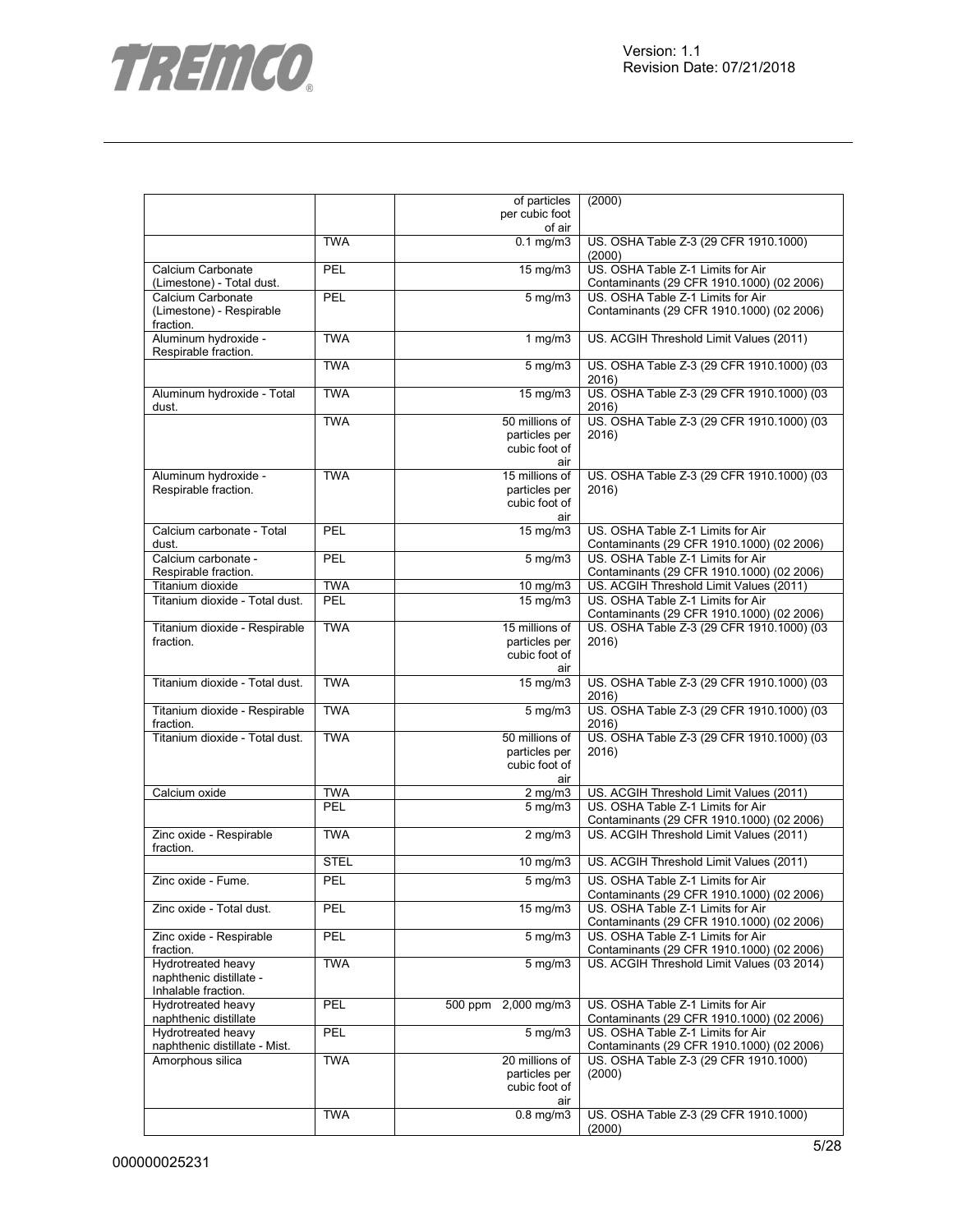

| Dolomite - Inhalable<br>particles.                                    | TWA          | 10 $mg/m3$                                               | US. ACGIH Threshold Limit Values (03 2016)                                      |
|-----------------------------------------------------------------------|--------------|----------------------------------------------------------|---------------------------------------------------------------------------------|
| Dolomite - Respirable<br>particles.                                   | <b>TWA</b>   | $3$ mg/m $3$                                             | US. ACGIH Threshold Limit Values (03 2016)                                      |
| Dolomite - Respirable<br>fraction.                                    | <b>TWA</b>   | 15 millions of<br>particles per<br>cubic foot of<br>air  | US. OSHA Table Z-3 (29 CFR 1910.1000) (03<br>2016)                              |
| Dolomite - Total dust.                                                | <b>TWA</b>   | 50 millions of<br>particles per<br>cubic foot of<br>air  | US. OSHA Table Z-3 (29 CFR 1910.1000) (03<br>2016)                              |
|                                                                       | <b>TWA</b>   | 15 mg/m3                                                 | US. OSHA Table Z-3 (29 CFR 1910.1000) (03<br>2016)                              |
| Dolomite - Respirable<br>fraction.                                    | <b>TWA</b>   | $5 \text{ mg/m}$                                         | US. OSHA Table Z-3 (29 CFR 1910.1000) (03<br>2016)                              |
| Magnesite - Total dust.                                               | <b>PEL</b>   | 15 mg/m3                                                 | US. OSHA Table Z-1 Limits for Air<br>Contaminants (29 CFR 1910.1000) (02 2006)  |
| Magnesite - Respirable<br>fraction.                                   | <b>PEL</b>   | $5 \,\mathrm{mg/m}$                                      | US. OSHA Table Z-1 Limits for Air<br>Contaminants (29 CFR 1910.1000) (02 2006)  |
| Crystalline Silica (Quartz)/<br>Silica Sand - Respirable<br>fraction. | <b>TWA</b>   | $0.025$ mg/m $3$                                         | US. ACGIH Threshold Limit Values (2011)                                         |
| Crystalline Silica (Quartz)/<br>Silica Sand - Respirable dust.        | <b>TWA</b>   | $0.05$ mg/m $3$                                          | US. OSHA Specifically Regulated Substances<br>(29 CFR 1910.1001-1053) (03 2016) |
|                                                                       | OSHA_AC<br>Т | 0.025 mg/m3                                              | US. OSHA Specifically Regulated Substances<br>(29 CFR 1910.1001-1053) (03 2016) |
| Crystalline Silica (Quartz)/<br>Silica Sand - Respirable dust.        | PEL          | $0.05$ mg/m3                                             | US. OSHA Table Z-1 Limits for Air<br>Contaminants (29 CFR 1910.1000) (03 2016)  |
| Crystalline Silica (Quartz)/<br>Silica Sand - Respirable.             | <b>TWA</b>   | 2.4 millions<br>of particles<br>per cubic foot<br>of air | US. OSHA Table Z-3 (29 CFR 1910.1000)<br>(2000)                                 |
|                                                                       | <b>TWA</b>   | $0.1$ mg/m3                                              | US. OSHA Table Z-3 (29 CFR 1910.1000)<br>(2000)                                 |
| Aluminum oxide - Respirable<br>fraction.                              | <b>TWA</b>   | 1 $mg/m3$                                                | US. ACGIH Threshold Limit Values (2011)                                         |
|                                                                       | PEL          | $5 \overline{\mathrm{mg}}$ m3                            | US. OSHA Table Z-1 Limits for Air<br>Contaminants (29 CFR 1910.1000) (02 2006)  |
| Aluminum oxide - Total dust.                                          | PEL          | 15 mg/m3                                                 | US. OSHA Table Z-1 Limits for Air<br>Contaminants (29 CFR 1910.1000) (02 2006)  |
|                                                                       | <b>TWA</b>   | 50 millions of<br>particles per<br>cubic foot of<br>air  | US. OSHA Table Z-3 (29 CFR 1910.1000) (03<br>2016)                              |
| Aluminum oxide - Respirable<br>fraction.                              | <b>TWA</b>   | 15 millions of<br>particles per<br>cubic foot of<br>air  | US. OSHA Table Z-3 (29 CFR 1910.1000) (03<br>2016)                              |
|                                                                       | <b>TWA</b>   | $5 \text{ mg/m}$                                         | US. OSHA Table Z-3 (29 CFR 1910.1000) (03<br>2016)                              |
| Aluminum oxide - Total dust.                                          | <b>TWA</b>   | 15 mg/m3                                                 | US. OSHA Table Z-3 (29 CFR 1910.1000) (03<br>2016)                              |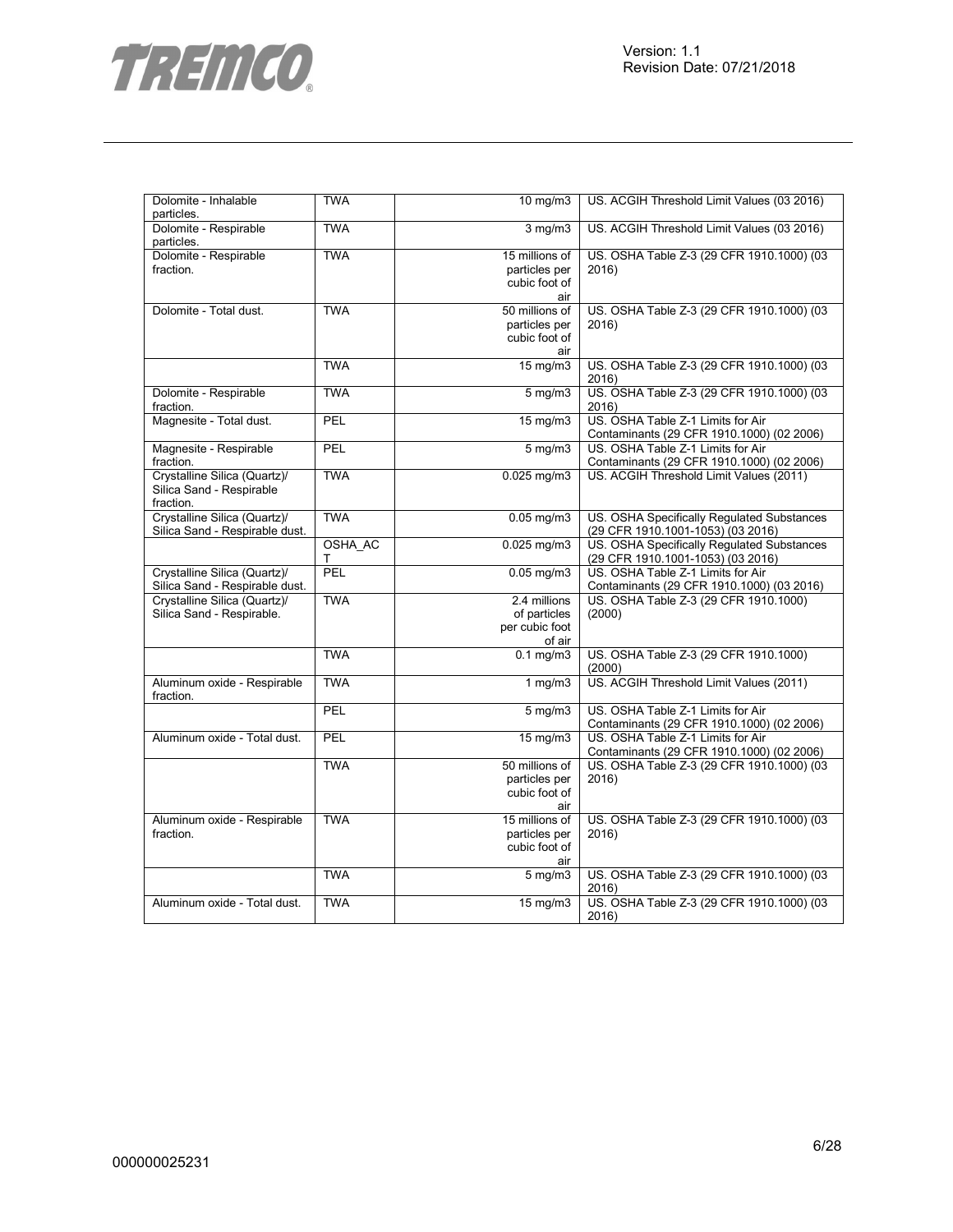

| <b>Chemical name</b>                           | <b>Type</b> | <b>Exposure Limit Values</b> | <b>Source</b>                                                                                                                                                          |
|------------------------------------------------|-------------|------------------------------|------------------------------------------------------------------------------------------------------------------------------------------------------------------------|
| Talc - Respirable.                             | <b>TWA</b>  | $2 \text{ mg/m}$             | Canada. British Columbia OELs. (Occupational<br>Exposure Limits for Chemical Substances,<br>Occupational Health and Safety Regulation<br>296/97, as amended) (07 2007) |
| Talc                                           | TWA         | 2 fibers/mL                  | Canada. Ontario OELs. (Control of Exposure to<br>Biological or Chemical Agents) (11 2010)                                                                              |
| Talc - Respirable fraction.                    | <b>TWA</b>  | $2$ mg/m $3$                 | Canada. Ontario OELs. (Control of Exposure to<br>Biological or Chemical Agents) (06 2015)                                                                              |
| Talc - Respirable dust.                        | TWA         | $3$ mg/m $3$                 | Canada. Quebec OELs. (Ministry of Labor -<br>Regulation Respecting the Quality of the Work<br>Environment) (09 2017)                                                   |
| Calcium Carbonate<br>(Limestone) - Total dust. | <b>STEL</b> | 20 mg/m3                     | Canada. British Columbia OELs. (Occupational<br>Exposure Limits for Chemical Substances,<br>Occupational Health and Safety Regulation<br>296/97, as amended) (07 2007) |
|                                                | <b>TWA</b>  | $10 \text{ mg/m}$            | Canada. British Columbia OELs. (Occupational<br>Exposure Limits for Chemical Substances,<br>Occupational Health and Safety Regulation<br>296/97, as amended) (07 2007) |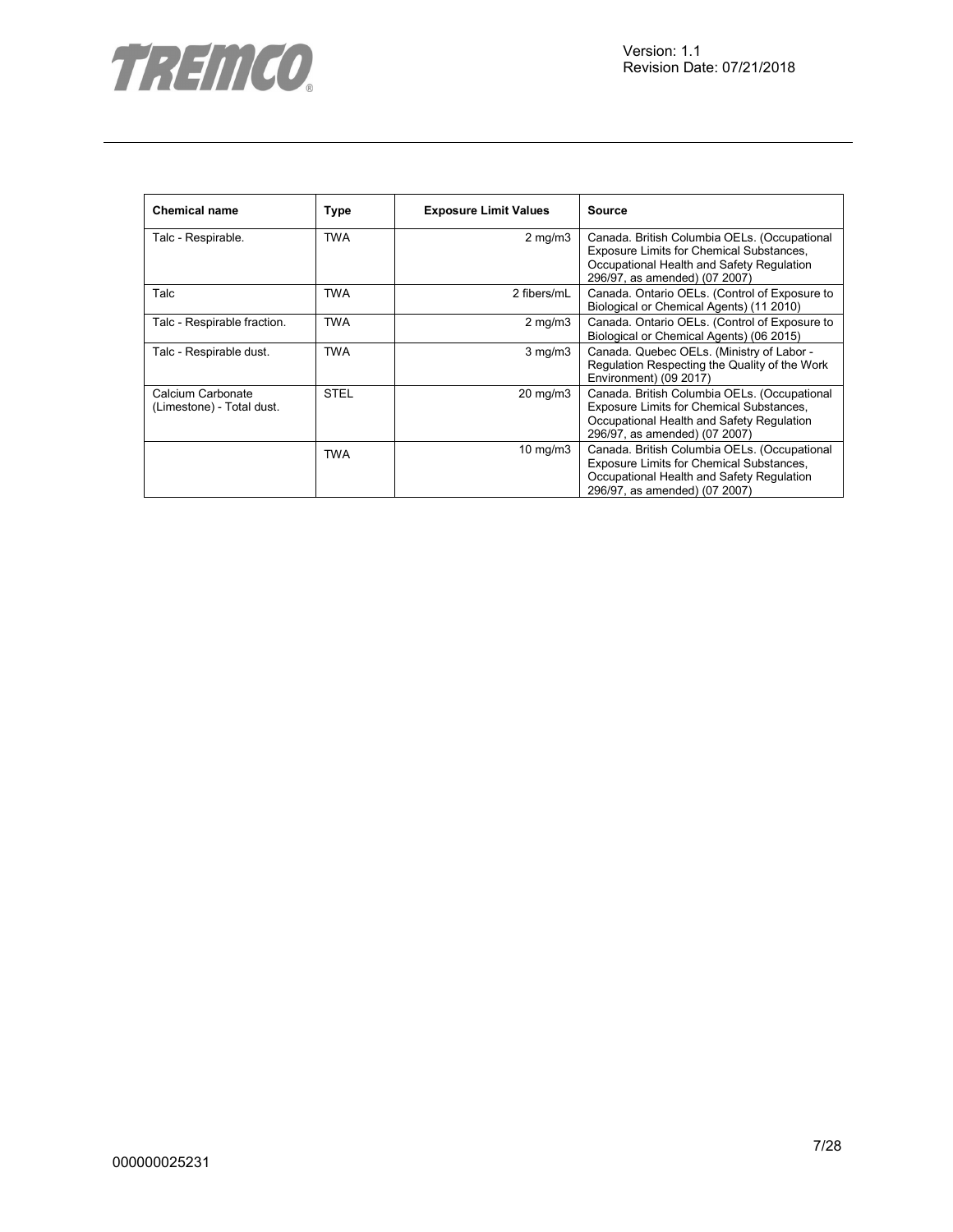

| Calcium Carbonate<br>(Limestone) - Respirable<br>fraction. | <b>TWA</b>  | $3$ mg/m $3$      | Canada. British Columbia OELs. (Occupational<br>Exposure Limits for Chemical Substances,<br>Occupational Health and Safety Regulation<br>296/97, as amended) (07 2007)       |
|------------------------------------------------------------|-------------|-------------------|------------------------------------------------------------------------------------------------------------------------------------------------------------------------------|
| Calcium Carbonate<br>(Limestone) - Total dust.             | <b>TWA</b>  | $10$ mg/m $3$     | Canada. Quebec OELs. (Ministry of Labor -<br>Regulation Respecting the Quality of the Work<br>Environment) (09 2017)                                                         |
| Aluminum hydroxide -<br>Respirable.                        | <b>TWA</b>  | 1 $mg/m3$         | Canada. British Columbia OELs. (Occupational<br>Exposure Limits for Chemical Substances,<br>Occupational Health and Safety Regulation<br>296/97, as amended) (07 2007)       |
| Aluminum hydroxide -<br>Respirable fraction.               | <b>TWA</b>  | $3$ mg/m $3$      | Canada. British Columbia OELs. (Occupational<br>Exposure Limits for Chemical Substances,<br>Occupational Health and Safety Regulation<br>296/97, as amended) (05 2013)       |
| Aluminum hydroxide - Total<br>dust.                        | <b>TWA</b>  | $10$ mg/m $3$     | Canada. British Columbia OELs. (Occupational<br>Exposure Limits for Chemical Substances,<br>Occupational Health and Safety Regulation<br>296/97, as amended) (05 2013)       |
| Aluminum hydroxide -<br>Respirable fraction.               | <b>TWA</b>  | 1 $mg/m3$         | Canada. Ontario OELs. (Control of Exposure to<br>Biological or Chemical Agents) (11 2010)                                                                                    |
| Aluminum hydroxide -<br>Inhalable fraction.                | <b>TWA</b>  | $10 \text{ mg/m}$ | Canada. Ontario OELs. (Control of Exposure to<br>Biological or Chemical Agents) (06 2015)                                                                                    |
| Aluminum hydroxide -<br>Respirable fraction.               | <b>TWA</b>  | $3$ mg/m $3$      | Canada. Ontario OELs. (Control of Exposure to<br>Biological or Chemical Agents) (06 2015)                                                                                    |
| Aluminum hydroxide - Total<br>dust.                        | <b>TWA</b>  | $10 \text{ mg/m}$ | Canada. Quebec OELs. (Ministry of Labor -<br>Regulation Respecting the Quality of the Work<br>Environment) (09 2017)                                                         |
| Calcium carbonate - Total<br>dust.                         | <b>STEL</b> | 20 mg/m3          | Canada. British Columbia OELs. (Occupational<br>Exposure Limits for Chemical Substances,<br>Occupational Health and Safety Regulation<br>296/97, as amended) (07 2007)       |
| Calcium carbonate -<br>Respirable fraction.                | <b>TWA</b>  | $3$ mg/m $3$      | Canada. British Columbia OELs. (Occupational<br>Exposure Limits for Chemical Substances,<br>Occupational Health and Safety Regulation<br>296/97, as amended) (07 2007)       |
| Calcium carbonate - Total<br>dust.                         | <b>TWA</b>  | $10$ mg/m $3$     | Canada. British Columbia OELs. (Occupational<br>Exposure Limits for Chemical Substances,<br>Occupational Health and Safety Regulation<br>296/97, as amended) (07 2007)       |
| Calcium carbonate - Total<br>dust.                         | <b>TWA</b>  | $10$ mg/m $3$     | Canada. Quebec OELs. (Ministry of Labor -<br>Regulation Respecting the Quality of the Work<br>Environment) (09 2017)                                                         |
| Titanium dioxide - Total dust.                             | <b>TWA</b>  | 10 mg/m3          | Canada. British Columbia OELs. (Occupational<br>Exposure Limits for Chemical Substances,<br>Occupational Health and Safety Regulation<br>296/97, as amended) (07 2007)       |
| Titanium dioxide - Respirable<br>fraction.                 | <b>TWA</b>  | $3$ mg/m $3$      | Canada. British Columbia OELs. (Occupational<br><b>Exposure Limits for Chemical Substances</b><br>Occupational Health and Safety Regulation<br>296/97, as amended) (07 2007) |
| Titanium dioxide                                           | <b>TWA</b>  | $10$ mg/m $3$     | Canada. Ontario OELs. (Control of Exposure to<br>Biological or Chemical Agents) (11 2010)                                                                                    |
| Titanium dioxide - Total dust.                             | <b>TWA</b>  | $10 \text{ mg/m}$ | Canada. Quebec OELs. (Ministry of Labor -<br>Regulation Respecting the Quality of the Work<br>Environment) (09 2017)                                                         |
| Calcium oxide                                              | <b>TWA</b>  | $2$ mg/m $3$      | Canada. British Columbia OELs. (Occupational<br>Exposure Limits for Chemical Substances,<br>Occupational Health and Safety Regulation<br>296/97, as amended) (07 2007)       |
| Calcium oxide                                              | <b>TWA</b>  | $2$ mg/m $3$      | Canada. Ontario OELs. (Control of Exposure to<br>Biological or Chemical Agents) (11 2010)                                                                                    |
| Calcium oxide                                              | <b>TWA</b>  | $2$ mg/m $3$      | Canada. Quebec OELs. (Ministry of Labor -<br>Regulation Respecting the Quality of the Work<br>Environment) (09 2017)                                                         |
| Zinc oxide - Respirable.                                   | <b>TWA</b>  | $2$ mg/m $3$      | Canada. British Columbia OELs. (Occupational                                                                                                                                 |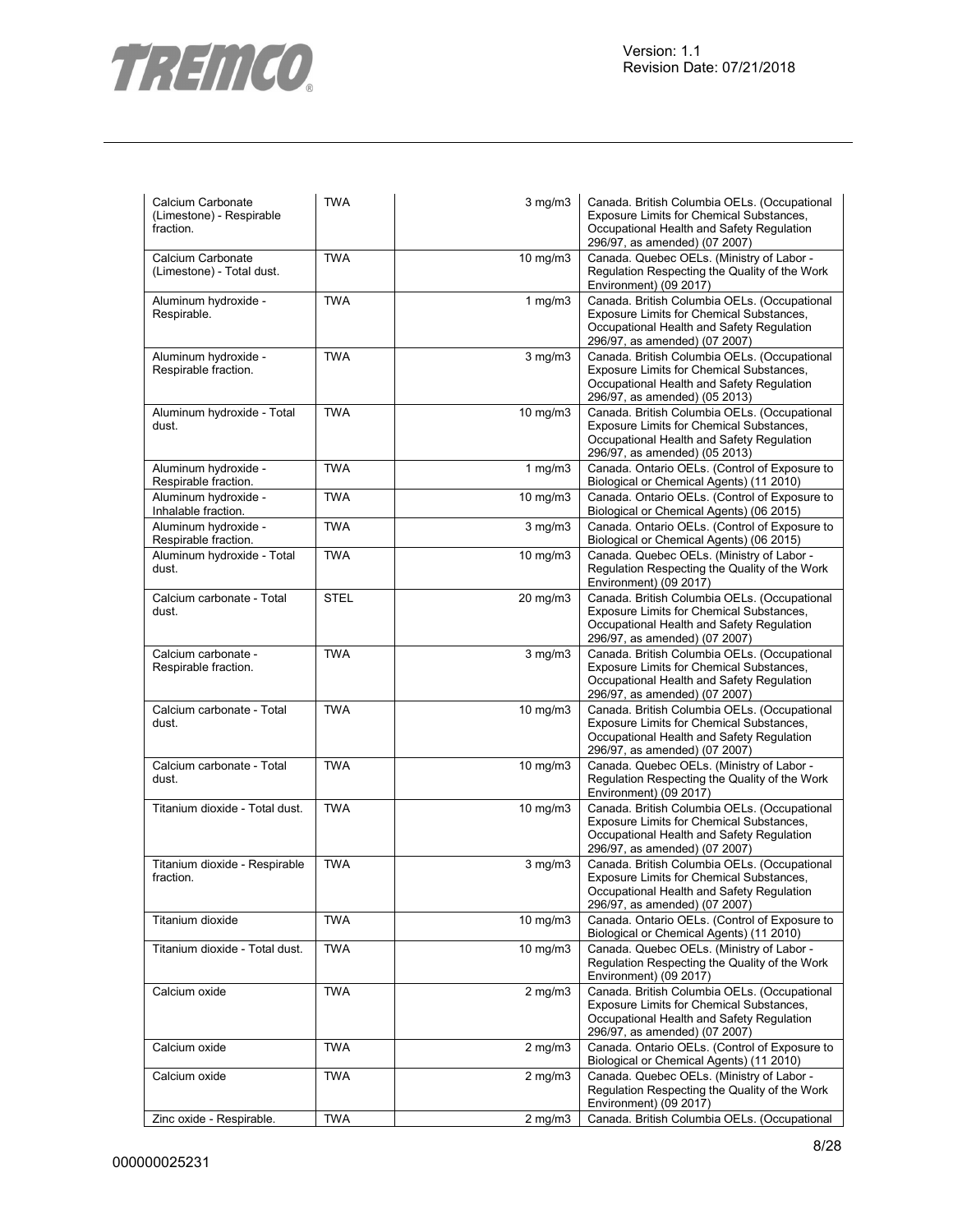

|                                                                       |             |                         | <b>Exposure Limits for Chemical Substances,</b><br>Occupational Health and Safety Regulation<br>296/97, as amended) (07 2007)                                          |
|-----------------------------------------------------------------------|-------------|-------------------------|------------------------------------------------------------------------------------------------------------------------------------------------------------------------|
|                                                                       | <b>STEL</b> | 10 mg/m3                | Canada. British Columbia OELs. (Occupational<br>Exposure Limits for Chemical Substances,<br>Occupational Health and Safety Regulation<br>296/97, as amended) (07 2007) |
| Zinc oxide - Respirable<br>fraction.                                  | <b>TWA</b>  | $2$ mg/m $3$            | Canada. Ontario OELs. (Control of Exposure to<br>Biological or Chemical Agents) (11 2010)                                                                              |
|                                                                       | <b>STEL</b> | $10$ mg/m $3$           | Canada. Ontario OELs. (Control of Exposure to<br>Biological or Chemical Agents) (11 2010)                                                                              |
| Zinc oxide - Fume.                                                    | <b>TWA</b>  | $5$ mg/m $3$            | Canada. Quebec OELs. (Ministry of Labor -<br>Regulation Respecting the Quality of the Work<br>Environment) (09 2017)                                                   |
|                                                                       | <b>STEL</b> | 10 mg/m3                | Canada. Quebec OELs. (Ministry of Labor -<br>Regulation Respecting the Quality of the Work<br>Environment) (09 2017)                                                   |
| Zinc oxide - Total dust.                                              | <b>TWA</b>  | $\overline{10}$ mg/m3   | Canada. Quebec OELs. (Ministry of Labor -<br>Regulation Respecting the Quality of the Work<br>Environment) (09 2017)                                                   |
| Hydrotreated heavy<br>naphthenic distillate - Mist.                   | <b>TWA</b>  | $0.2$ mg/m $3$          | Canada. British Columbia OELs. (Occupational<br>Exposure Limits for Chemical Substances,<br>Occupational Health and Safety Regulation<br>296/97, as amended) (05 2013) |
|                                                                       | <b>TWA</b>  | $1$ mg/m $3$            | Canada. British Columbia OELs. (Occupational<br>Exposure Limits for Chemical Substances,<br>Occupational Health and Safety Regulation<br>296/97, as amended) (05 2013) |
| Hydrotreated heavy<br>naphthenic distillate -<br>Inhalable fraction.  | <b>TWA</b>  | $5$ mg/m $3$            | Canada. Ontario OELs. (Control of Exposure to<br>Biological or Chemical Agents) (06 2015)                                                                              |
|                                                                       | <b>TWA</b>  | $5 \text{ mg/m}$        | Canada. Ontario OELs. (Control of Exposure to<br>Biological or Chemical Agents) (06 2015)                                                                              |
| Hydrotreated heavy<br>naphthenic distillate - Mist.                   | <b>STEL</b> | $10$ mg/m $3$           | Canada. Quebec OELs. (Ministry of Labor -<br>Regulation Respecting the Quality of the Work<br>Environment) (09 2017)                                                   |
|                                                                       | <b>TWA</b>  | $5$ mg/m $3$            | Canada. Quebec OELs. (Ministry of Labor -<br>Regulation Respecting the Quality of the Work<br>Environment) (09 2017)                                                   |
| Crystalline Silica (Quartz)/<br>Silica Sand - Respirable<br>fraction. | <b>TWA</b>  | $0.025$ mg/m $3$        | Canada. British Columbia OELs. (Occupational<br>Exposure Limits for Chemical Substances,<br>Occupational Health and Safety Regulation<br>296/97, as amended) (07 2007) |
| Crystalline Silica (Quartz)/<br>Silica Sand - Respirable<br>fraction. | <b>TWA</b>  | $\overline{0.1}0$ mg/m3 | Canada. Ontario OELs. (Control of Exposure to<br>Biological or Chemical Agents) (06 2015)                                                                              |
| Crystalline Silica (Quartz)/<br>Silica Sand - Respirable dust.        | <b>TWA</b>  | $0.1$ mg/m $3$          | Canada. Quebec OELs. (Ministry of Labor -<br>Regulation Respecting the Quality of the Work<br>Environment) (09 2017)                                                   |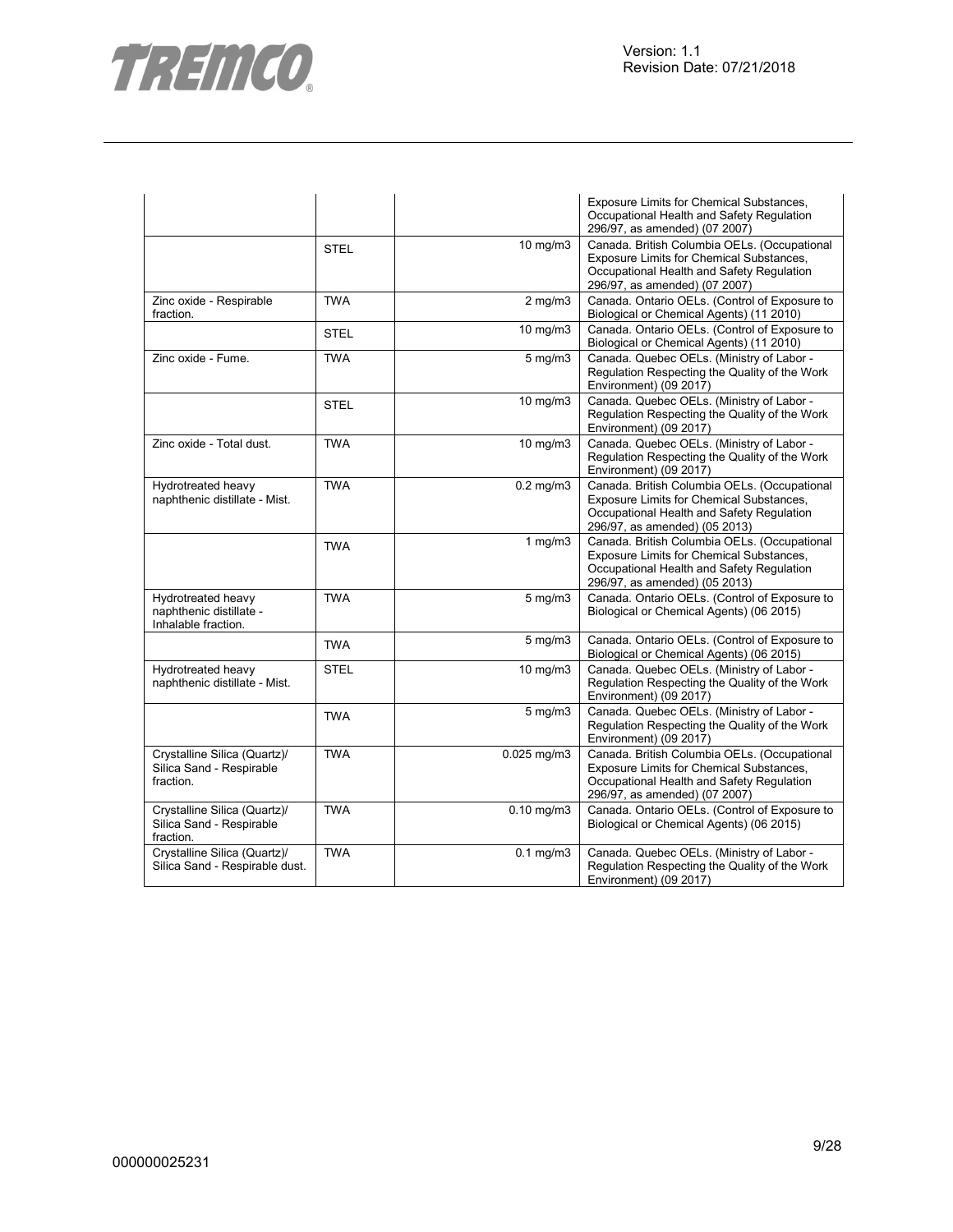

| <b>Chemical name</b>                           | <b>Type</b> | <b>Exposure Limit Values</b> | <b>Source</b>                                                                                                                                                          |
|------------------------------------------------|-------------|------------------------------|------------------------------------------------------------------------------------------------------------------------------------------------------------------------|
| Talc - Respirable.                             | <b>TWA</b>  | $2 \text{ mg/m}$             | Canada. British Columbia OELs. (Occupational<br>Exposure Limits for Chemical Substances,<br>Occupational Health and Safety Regulation<br>296/97, as amended) (07 2007) |
| Talc                                           | TWA         | 2 fibers/mL                  | Canada. Ontario OELs. (Control of Exposure to<br>Biological or Chemical Agents) (11 2010)                                                                              |
| Talc - Respirable fraction.                    | <b>TWA</b>  | $2$ mg/m $3$                 | Canada. Ontario OELs. (Control of Exposure to<br>Biological or Chemical Agents) (06 2015)                                                                              |
| Talc - Respirable dust.                        | TWA         | $3$ mg/m $3$                 | Canada. Quebec OELs. (Ministry of Labor -<br>Regulation Respecting the Quality of the Work<br>Environment) (09 2017)                                                   |
| Calcium Carbonate<br>(Limestone) - Total dust. | <b>STEL</b> | 20 mg/m3                     | Canada. British Columbia OELs. (Occupational<br>Exposure Limits for Chemical Substances,<br>Occupational Health and Safety Regulation<br>296/97, as amended) (07 2007) |
|                                                | <b>TWA</b>  | $10 \text{ mg/m}$            | Canada. British Columbia OELs. (Occupational<br>Exposure Limits for Chemical Substances,<br>Occupational Health and Safety Regulation<br>296/97, as amended) (07 2007) |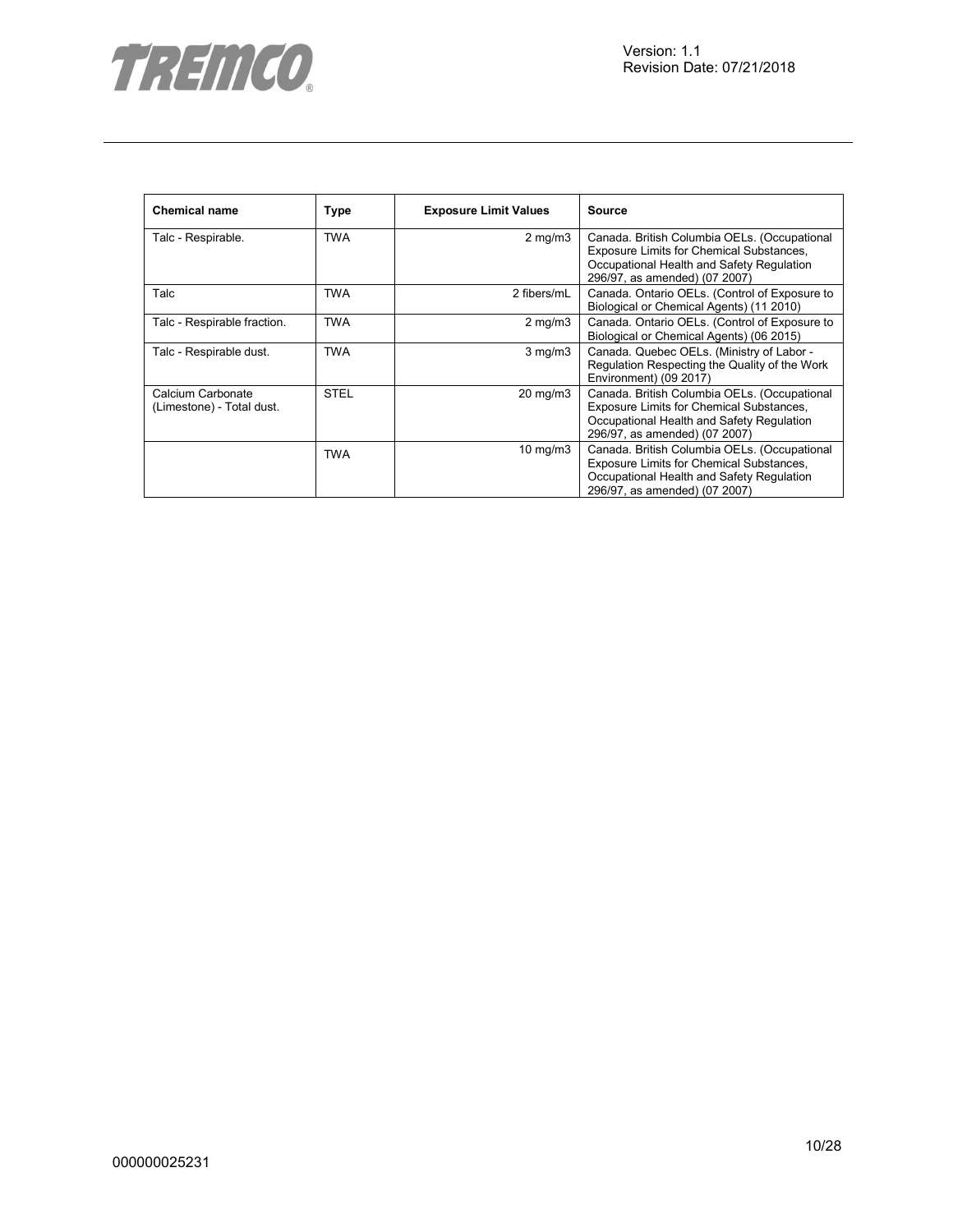

| Calcium Carbonate<br>(Limestone) - Respirable<br>fraction. | <b>TWA</b>  | $3$ mg/m $3$      | Canada. British Columbia OELs. (Occupational<br>Exposure Limits for Chemical Substances,<br>Occupational Health and Safety Regulation<br>296/97, as amended) (07 2007) |
|------------------------------------------------------------|-------------|-------------------|------------------------------------------------------------------------------------------------------------------------------------------------------------------------|
| Calcium Carbonate<br>(Limestone) - Total dust.             | <b>TWA</b>  | 10 mg/m3          | Canada. Quebec OELs. (Ministry of Labor -<br>Regulation Respecting the Quality of the Work<br>Environment) (09 2017)                                                   |
| Aluminum hydroxide -<br>Respirable.                        | <b>TWA</b>  | 1 $mg/m3$         | Canada. British Columbia OELs. (Occupational<br>Exposure Limits for Chemical Substances,<br>Occupational Health and Safety Regulation<br>296/97, as amended) (07 2007) |
| Aluminum hydroxide -<br>Respirable fraction.               | <b>TWA</b>  | $3$ mg/m $3$      | Canada. British Columbia OELs. (Occupational<br>Exposure Limits for Chemical Substances,<br>Occupational Health and Safety Regulation<br>296/97, as amended) (05 2013) |
| Aluminum hydroxide - Total<br>dust.                        | <b>TWA</b>  | 10 mg/m3          | Canada. British Columbia OELs. (Occupational<br>Exposure Limits for Chemical Substances,<br>Occupational Health and Safety Regulation<br>296/97, as amended) (05 2013) |
| Aluminum hydroxide -<br>Respirable fraction.               | <b>TWA</b>  | 1 $mg/m3$         | Canada. Ontario OELs. (Control of Exposure to<br>Biological or Chemical Agents) (11 2010)                                                                              |
| Aluminum hydroxide -<br>Inhalable fraction.                | <b>TWA</b>  | $10 \text{ mg/m}$ | Canada. Ontario OELs. (Control of Exposure to<br>Biological or Chemical Agents) (06 2015)                                                                              |
| Aluminum hydroxide -<br>Respirable fraction.               | <b>TWA</b>  | $3$ mg/m $3$      | Canada. Ontario OELs. (Control of Exposure to<br>Biological or Chemical Agents) (06 2015)                                                                              |
| Aluminum hydroxide - Total<br>dust.                        | <b>TWA</b>  | $10 \text{ mg/m}$ | Canada. Quebec OELs. (Ministry of Labor -<br>Regulation Respecting the Quality of the Work<br>Environment) (09 2017)                                                   |
| Calcium carbonate - Total<br>dust.                         | <b>STEL</b> | 20 mg/m3          | Canada. British Columbia OELs. (Occupational<br>Exposure Limits for Chemical Substances,<br>Occupational Health and Safety Regulation<br>296/97, as amended) (07 2007) |
| Calcium carbonate -<br>Respirable fraction.                | <b>TWA</b>  | $3$ mg/m $3$      | Canada. British Columbia OELs. (Occupational<br>Exposure Limits for Chemical Substances,<br>Occupational Health and Safety Regulation<br>296/97, as amended) (07 2007) |
| Calcium carbonate - Total<br>dust.                         | <b>TWA</b>  | $10$ mg/m $3$     | Canada. British Columbia OELs. (Occupational<br>Exposure Limits for Chemical Substances,<br>Occupational Health and Safety Regulation<br>296/97, as amended) (07 2007) |
| Calcium carbonate - Total<br>dust.                         | <b>TWA</b>  | $10 \text{ mg/m}$ | Canada. Quebec OELs. (Ministry of Labor -<br>Regulation Respecting the Quality of the Work<br>Environment) (09 2017)                                                   |
| Titanium dioxide - Total dust.                             | <b>TWA</b>  | 10 mg/m3          | Canada. British Columbia OELs. (Occupational<br>Exposure Limits for Chemical Substances,<br>Occupational Health and Safety Regulation<br>296/97, as amended) (07 2007) |
| Titanium dioxide - Respirable<br>fraction.                 | <b>TWA</b>  | $3$ mg/m $3$      | Canada. British Columbia OELs. (Occupational<br>Exposure Limits for Chemical Substances,<br>Occupational Health and Safety Regulation<br>296/97, as amended) (07 2007) |
| Titanium dioxide                                           | <b>TWA</b>  | 10 mg/m3          | Canada. Ontario OELs. (Control of Exposure to<br>Biological or Chemical Agents) (11 2010)                                                                              |
| Titanium dioxide - Total dust.                             | <b>TWA</b>  | 10 mg/m3          | Canada. Quebec OELs. (Ministry of Labor -<br>Regulation Respecting the Quality of the Work<br>Environment) (09 2017)                                                   |
| Calcium oxide                                              | <b>TWA</b>  | $2$ mg/m $3$      | Canada. British Columbia OELs. (Occupational<br>Exposure Limits for Chemical Substances,<br>Occupational Health and Safety Regulation<br>296/97, as amended) (07 2007) |
| Calcium oxide                                              | <b>TWA</b>  | $2$ mg/m $3$      | Canada. Ontario OELs. (Control of Exposure to<br>Biological or Chemical Agents) (11 2010)                                                                              |
| Calcium oxide                                              | <b>TWA</b>  | $2$ mg/m $3$      | Canada. Quebec OELs. (Ministry of Labor -<br>Regulation Respecting the Quality of the Work<br>Environment) (09 2017)                                                   |
| Zinc oxide - Respirable.                                   | <b>TWA</b>  | $2$ mg/m $3$      | Canada. British Columbia OELs. (Occupational                                                                                                                           |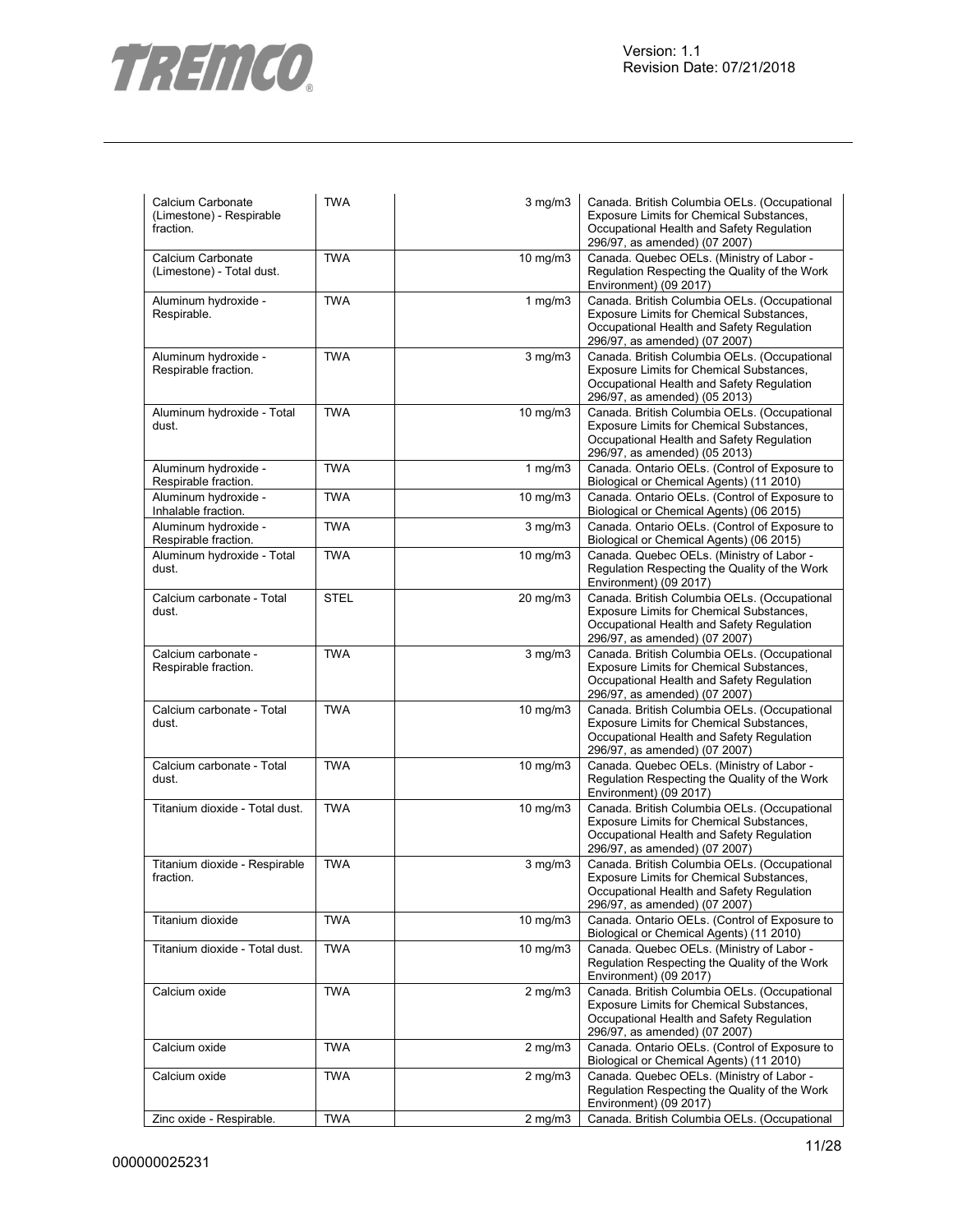

|                                                                      |             |                | Exposure Limits for Chemical Substances,<br>Occupational Health and Safety Regulation<br>296/97, as amended) (07 2007)                                                 |
|----------------------------------------------------------------------|-------------|----------------|------------------------------------------------------------------------------------------------------------------------------------------------------------------------|
|                                                                      | <b>STEL</b> | 10 mg/m3       | Canada. British Columbia OELs. (Occupational<br>Exposure Limits for Chemical Substances,<br>Occupational Health and Safety Regulation<br>296/97, as amended) (07 2007) |
| Zinc oxide - Respirable<br>fraction.                                 | <b>TWA</b>  | $2$ mg/m $3$   | Canada. Ontario OELs. (Control of Exposure to<br>Biological or Chemical Agents) (11 2010)                                                                              |
|                                                                      | <b>STEL</b> | 10 mg/m3       | Canada. Ontario OELs. (Control of Exposure to<br>Biological or Chemical Agents) (11 2010)                                                                              |
| Zinc oxide - Fume.                                                   | <b>TWA</b>  | $5$ mg/m $3$   | Canada. Quebec OELs. (Ministry of Labor -<br>Regulation Respecting the Quality of the Work<br>Environment) (09 2017)                                                   |
|                                                                      | <b>STEL</b> | 10 mg/m3       | Canada. Quebec OELs. (Ministry of Labor -<br>Regulation Respecting the Quality of the Work<br>Environment) (09 2017)                                                   |
| Zinc oxide - Total dust.                                             | <b>TWA</b>  | 10 mg/m3       | Canada. Quebec OELs. (Ministry of Labor -<br>Regulation Respecting the Quality of the Work<br>Environment) (09 2017)                                                   |
| Hydrotreated heavy<br>naphthenic distillate - Mist.                  | <b>TWA</b>  | $0.2$ mg/m $3$ | Canada. British Columbia OELs. (Occupational<br>Exposure Limits for Chemical Substances,<br>Occupational Health and Safety Regulation<br>296/97, as amended) (05 2013) |
|                                                                      | <b>TWA</b>  | 1 $mg/m3$      | Canada. British Columbia OELs. (Occupational<br>Exposure Limits for Chemical Substances,<br>Occupational Health and Safety Regulation<br>296/97, as amended) (05 2013) |
| Hydrotreated heavy<br>naphthenic distillate -<br>Inhalable fraction. | <b>TWA</b>  | $5$ mg/m $3$   | Canada. Ontario OELs. (Control of Exposure to<br>Biological or Chemical Agents) (06 2015)                                                                              |
|                                                                      | <b>TWA</b>  | 5 mg/m3        | Canada. Ontario OELs. (Control of Exposure to<br>Biological or Chemical Agents) (06 2015)                                                                              |
| Hydrotreated heavy<br>naphthenic distillate - Mist.                  | <b>STEL</b> | 10 mg/m3       | Canada. Quebec OELs. (Ministry of Labor -<br>Regulation Respecting the Quality of the Work<br>Environment) (09 2017)                                                   |
|                                                                      | <b>TWA</b>  | $5$ mg/m $3$   | Canada. Quebec OELs. (Ministry of Labor -<br>Regulation Respecting the Quality of the Work<br>Environment) (09 2017)                                                   |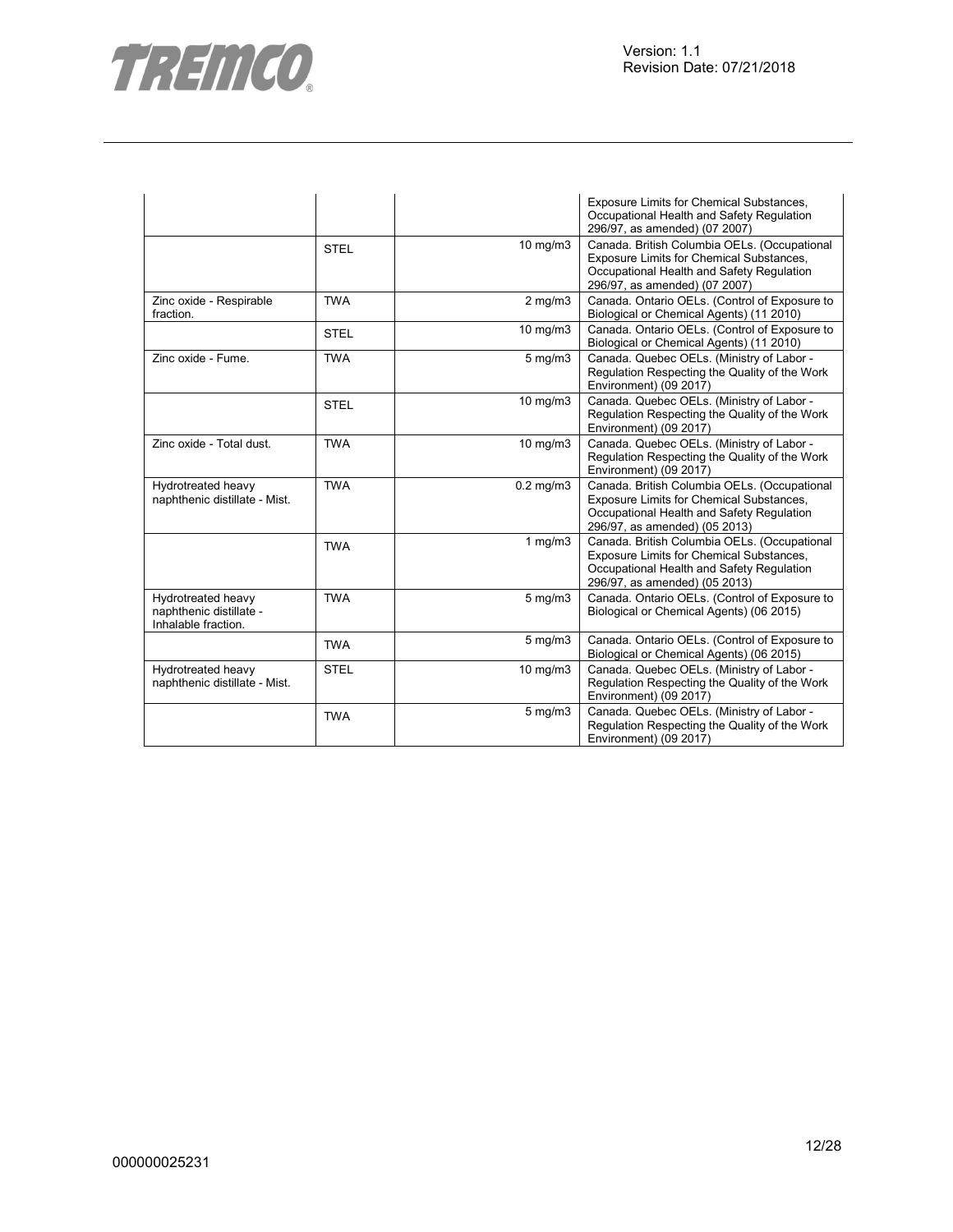

| Amorphous silica - Total                                              | <b>TWA</b> | $4$ mg/m $3$       | Canada. British Columbia OELs. (Occupational<br>Exposure Limits for Chemical Substances,<br>Occupational Health and Safety Regulation<br>296/97, as amended) (07 2007)        |
|-----------------------------------------------------------------------|------------|--------------------|-------------------------------------------------------------------------------------------------------------------------------------------------------------------------------|
| Amorphous silica -<br>Respirable.                                     | <b>TWA</b> | $1.5 \text{ mg/m}$ | Canada. British Columbia OELs. (Occupational<br>Exposure Limits for Chemical Substances,<br>Occupational Health and Safety Regulation<br>296/97, as amended) (07 2007)        |
| Amorphous silica -<br>Respirable dust.                                | <b>TWA</b> | $6$ mg/m $3$       | Canada. Quebec OELs. (Ministry of Labor -<br>Regulation Respecting the Quality of the Work<br>Environment) (09 2017)                                                          |
| Dolomite - Respirable<br>fraction.                                    | <b>TWA</b> | $3$ mg/m $3$       | Canada. British Columbia OELs. (Occupational<br>Exposure Limits for Chemical Substances,<br>Occupational Health and Safety Regulation<br>296/97, as amended) (05 2013)        |
| Dolomite - Total dust.                                                | <b>TWA</b> | 10 mg/m3           | Canada. British Columbia OELs. (Occupational<br>Exposure Limits for Chemical Substances,<br>Occupational Health and Safety Regulation<br>296/97, as amended) (05 2013)        |
| Dolomite - Respirable<br>fraction.                                    | <b>TWA</b> | $3$ mg/m $3$       | Canada. Ontario OELs. (Control of Exposure to<br>Biological or Chemical Agents) (06 2015)                                                                                     |
| Dolomite - Inhalable fraction.                                        | <b>TWA</b> | $10 \text{ mg/m}$  | Canada. Ontario OELs. (Control of Exposure to<br>Biological or Chemical Agents) (06 2015)                                                                                     |
| Dolomite - Total dust.                                                | <b>TWA</b> | 10 mg/m3           | Canada. Quebec OELs. (Ministry of Labor -<br>Regulation Respecting the Quality of the Work<br>Environment) (09 2017)                                                          |
| Magnesite - Total dust.                                               | <b>TWA</b> | 10 mg/m3           | Canada. Quebec OELs. (Ministry of Labor -<br>Regulation Respecting the Quality of the Work<br>Environment) (09 2017)                                                          |
| Crystalline Silica (Quartz)/<br>Silica Sand - Respirable<br>fraction. | <b>TWA</b> | $0.025$ mg/m $3$   | Canada. British Columbia OELs. (Occupational<br>Exposure Limits for Chemical Substances,<br>Occupational Health and Safety Regulation<br>296/97, as amended) (07 2007)        |
| Crystalline Silica (Quartz)/<br>Silica Sand - Respirable<br>fraction. | <b>TWA</b> | $0.10$ mg/m $3$    | Canada. Ontario OELs. (Control of Exposure to<br>Biological or Chemical Agents) (06 2015)                                                                                     |
| Crystalline Silica (Quartz)/<br>Silica Sand - Respirable dust.        | <b>TWA</b> | $0.1$ mg/m $3$     | Canada. Quebec OELs. (Ministry of Labor -<br>Regulation Respecting the Quality of the Work<br>Environment) (09 2017)                                                          |
| Aluminum oxide - Respirable.                                          | <b>TWA</b> | 1 $mg/m3$          | Canada. British Columbia OELs. (Occupational<br>Exposure Limits for Chemical Substances,<br>Occupational Health and Safety Regulation<br>296/97, as amended) (07 2007)        |
| Aluminum oxide - Total dust.                                          | <b>TWA</b> | $10$ mg/m $3$      | Canada. British Columbia OELs. (Occupational<br>Exposure Limits for Chemical Substances,<br>Occupational Health and Safety Regulation<br>296/97, as amended) (05 2013)        |
| Aluminum oxide - Respirable<br>fraction.                              | <b>TWA</b> | $3$ mg/m $3$       | Canada. British Columbia OELs. (Occupational<br><b>Exposure Limits for Chemical Substances.</b><br>Occupational Health and Safety Regulation<br>296/97, as amended) (05 2013) |
| Aluminum oxide - Respirable<br>fraction.                              | <b>TWA</b> | $1$ mg/m $3$       | Canada. Ontario OELs. (Control of Exposure to<br>Biological or Chemical Agents) (11 2010)                                                                                     |
| Aluminum oxide - Inhalable<br>fraction.                               | <b>TWA</b> | 10 mg/m $3$        | Canada. Ontario OELs. (Control of Exposure to<br>Biological or Chemical Agents) (06 2015)                                                                                     |
| Aluminum oxide - Respirable<br>fraction.                              | <b>TWA</b> | $3$ mg/m $3$       | Canada. Ontario OELs. (Control of Exposure to<br>Biological or Chemical Agents) (06 2015)                                                                                     |
| Aluminum oxide - Total dust.<br>- as Al                               | <b>TWA</b> | $10 \text{ mg/m}$  | Canada. Quebec OELs. (Ministry of Labor -<br>Regulation Respecting the Quality of the Work<br>Environment) (09 2017)                                                          |
| Stearic acid                                                          | <b>TWA</b> | $10$ mg/m $3$      | Canada. British Columbia OELs. (Occupational<br>Exposure Limits for Chemical Substances,<br>Occupational Health and Safety Regulation<br>296/97, as amended) (07 2007)        |
| Stearic acid                                                          | <b>TWA</b> | $10$ mg/m $3$      | Canada. Ontario OELs. (Control of Exposure to<br>Biological or Chemical Agents) (11 2010)                                                                                     |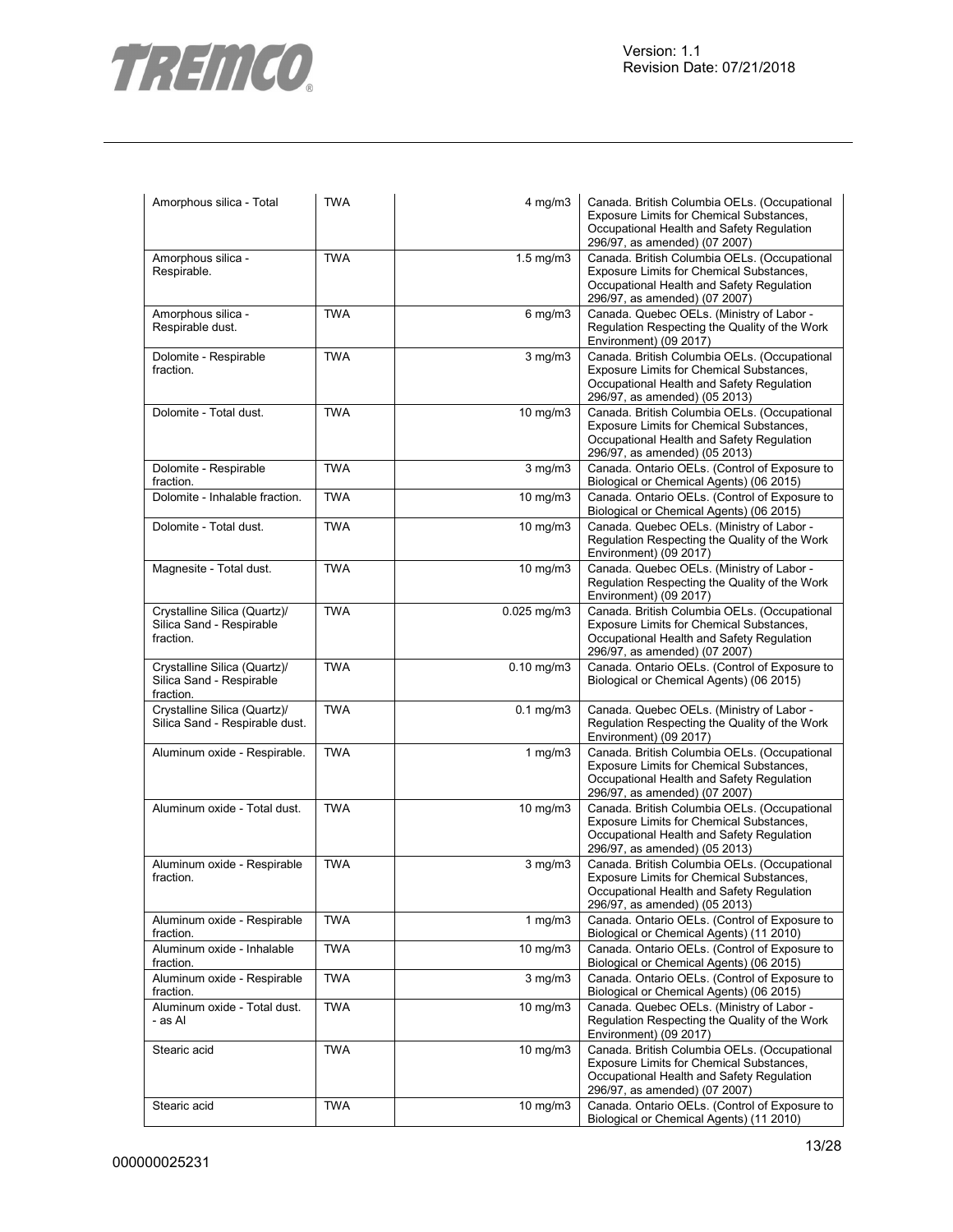



| Dibutyl tin dilaurate - as Sn         | <b>STEL</b> |           | $0.2$ mg/m $3$ | Canada. British Columbia OELs. (Occupational<br>Exposure Limits for Chemical Substances,<br>Occupational Health and Safety Regulation<br>296/97, as amended) (07 2007) |
|---------------------------------------|-------------|-----------|----------------|------------------------------------------------------------------------------------------------------------------------------------------------------------------------|
|                                       | <b>TWA</b>  |           | $0.1$ mg/m $3$ | Canada. British Columbia OELs. (Occupational<br>Exposure Limits for Chemical Substances,<br>Occupational Health and Safety Regulation<br>296/97, as amended) (07 2007) |
| Dibutyl tin dilaurate - as Sn         | <b>TWA</b>  |           | $0.1$ mg/m $3$ | Canada. Ontario OELs. (Control of Exposure to<br>Biological or Chemical Agents) (11 2010)                                                                              |
| Dibutyl tin dilaurate - as Sn         | <b>STEL</b> |           | $0.2$ mg/m $3$ | Canada. Quebec OELs. (Ministry of Labor -<br>Regulation Respecting the Quality of the Work<br>Environment) (09 2017)                                                   |
|                                       | <b>TWA</b>  |           | $0.1$ mg/m $3$ | Canada. Quebec OELs. (Ministry of Labor -<br>Regulation Respecting the Quality of the Work<br>Environment) (09 2017)                                                   |
| Zirconium 2-ethylhexanoate -<br>as Zr | <b>STEL</b> |           | $10$ mg/m $3$  | Canada. British Columbia OELs. (Occupational<br>Exposure Limits for Chemical Substances,<br>Occupational Health and Safety Regulation<br>296/97, as amended) (07 2007) |
|                                       | <b>TWA</b>  |           | $5$ mg/m $3$   | Canada. British Columbia OELs. (Occupational<br>Exposure Limits for Chemical Substances,<br>Occupational Health and Safety Regulation<br>296/97, as amended) (07 2007) |
| Zirconium 2-ethylhexanoate -<br>as Zr | <b>TWA</b>  |           | $5$ mg/m $3$   | Canada. Ontario OELs. (Control of Exposure to<br>Biological or Chemical Agents) (11 2010)                                                                              |
|                                       | <b>STEL</b> |           | $10$ mg/m $3$  | Canada. Ontario OELs. (Control of Exposure to<br>Biological or Chemical Agents) (11 2010)                                                                              |
| Zirconium 2-ethylhexanoate -<br>as Zr | <b>TWA</b>  |           | 5 mg/m3        | Canada. Quebec OELs. (Ministry of Labor -<br>Regulation Respecting the Quality of the Work<br>Environment) (09 2017)                                                   |
|                                       | <b>STEL</b> |           | $10$ mg/m $3$  | Canada. Quebec OELs. (Ministry of Labor -<br>Regulation Respecting the Quality of the Work<br>Environment) (09 2017)                                                   |
| Dipropylene glycol methyl<br>ether    | <b>TWA</b>  | $100$ ppm |                | Canada. British Columbia OELs. (Occupational<br>Exposure Limits for Chemical Substances,<br>Occupational Health and Safety Regulation<br>296/97, as amended) (07 2007) |
|                                       | <b>STEL</b> | $150$ ppm |                | Canada. British Columbia OELs. (Occupational<br>Exposure Limits for Chemical Substances,<br>Occupational Health and Safety Regulation<br>296/97, as amended) (07 2007) |
| Dipropylene glycol methyl<br>ether    | <b>TWA</b>  | $100$ ppm |                | Canada. Ontario OELs. (Control of Exposure to<br>Biological or Chemical Agents) (11 2010)                                                                              |
|                                       | <b>STEL</b> | $150$ ppm |                | Canada. Ontario OELs. (Control of Exposure to<br>Biological or Chemical Agents) (11 2010)                                                                              |
| Dipropylene glycol methyl<br>ether    | <b>STEL</b> | 150 ppm   | 909 mg/m3      | Canada. Quebec OELs. (Ministry of Labor -<br>Regulation Respecting the Quality of the Work<br>Environment) (09 2017)                                                   |
|                                       | <b>TWA</b>  | $100$ ppm | 606 mg/m3      | Canada. Quebec OELs. (Ministry of Labor -<br>Regulation Respecting the Quality of the Work<br>Environment) (09 2017)                                                   |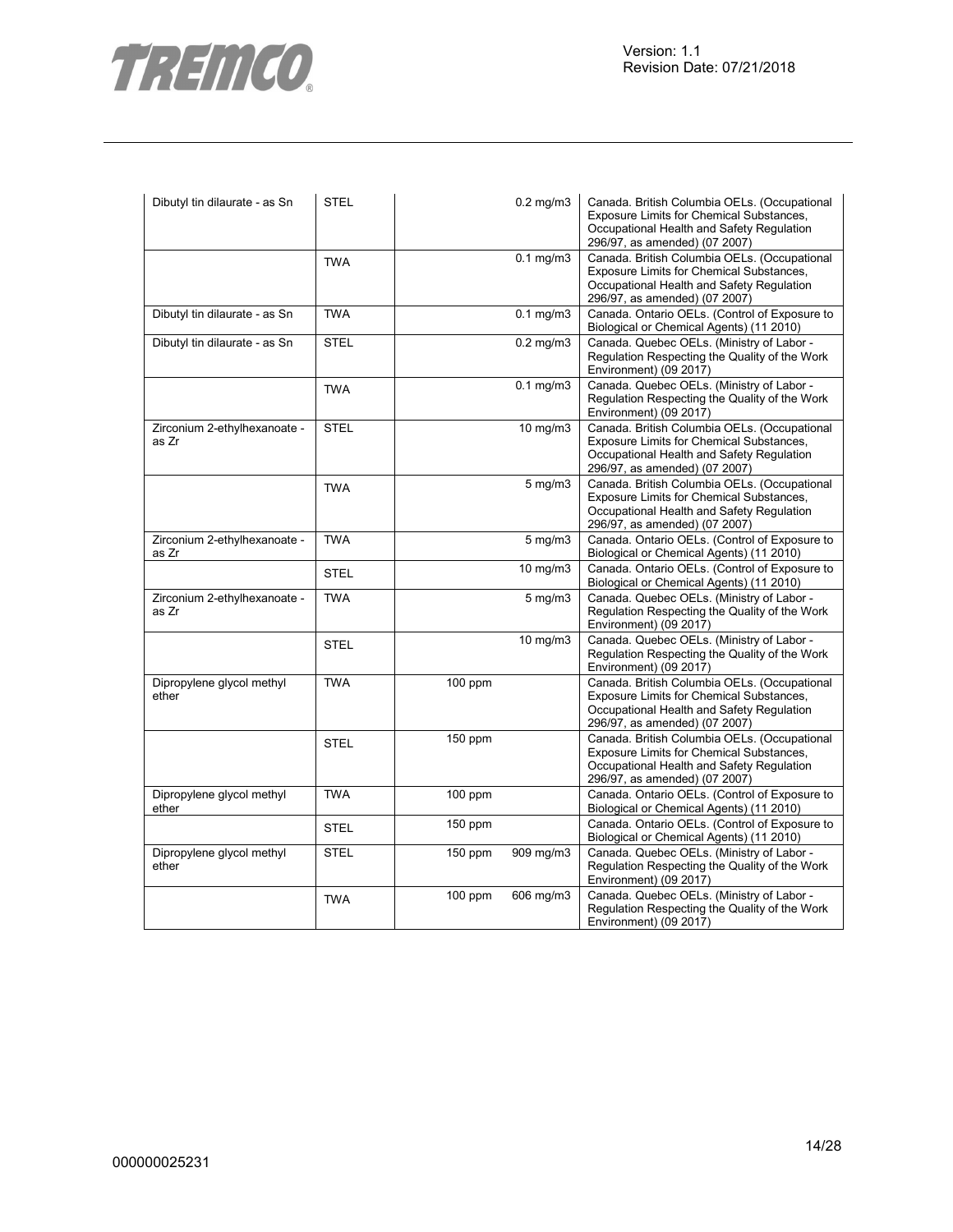

| - Total            | <b>TWA</b>  | $4$ mg/m $3$   | Canada. British Columbia OELs. (Occupational<br>Exposure Limits for Chemical Substances,<br>Occupational Health and Safety Regulation<br>296/97, as amended) (07 2007) |
|--------------------|-------------|----------------|------------------------------------------------------------------------------------------------------------------------------------------------------------------------|
| - Respirable.      | <b>TWA</b>  | $1.5$ mg/m $3$ | Canada. British Columbia OELs. (Occupational<br>Exposure Limits for Chemical Substances,<br>Occupational Health and Safety Regulation<br>296/97, as amended) (07 2007) |
| - Respirable dust. | <b>TWA</b>  | $6$ mg/m $3$   | Canada. Quebec OELs. (Ministry of Labor -<br>Regulation Respecting the Quality of the Work<br>Environment) (09 2017)                                                   |
| Phosphoric acid    | <b>TWA</b>  | 1 $mg/m3$      | Canada. British Columbia OELs. (Occupational<br>Exposure Limits for Chemical Substances,<br>Occupational Health and Safety Regulation<br>296/97, as amended) (07 2007) |
|                    | <b>STEL</b> | $3$ mg/m $3$   | Canada. British Columbia OELs. (Occupational<br>Exposure Limits for Chemical Substances,<br>Occupational Health and Safety Regulation<br>296/97, as amended) (07 2007) |
| Phosphoric acid    | <b>TWA</b>  | 1 mg/m $3$     | Canada. Ontario OELs. (Control of Exposure to<br>Biological or Chemical Agents) (11 2010)                                                                              |
|                    | <b>STEL</b> | $3$ mg/m $3$   | Canada. Ontario OELs. (Control of Exposure to<br>Biological or Chemical Agents) (11 2010)                                                                              |
| Phosphoric acid    | <b>STEL</b> | $3$ mg/m $3$   | Canada. Quebec OELs. (Ministry of Labor -<br>Regulation Respecting the Quality of the Work<br>Environment) (09 2017)                                                   |
|                    | <b>TWA</b>  | 1 $mg/m3$      | Canada. Quebec OELs. (Ministry of Labor -<br>Regulation Respecting the Quality of the Work<br>Environment) (09 2017)                                                   |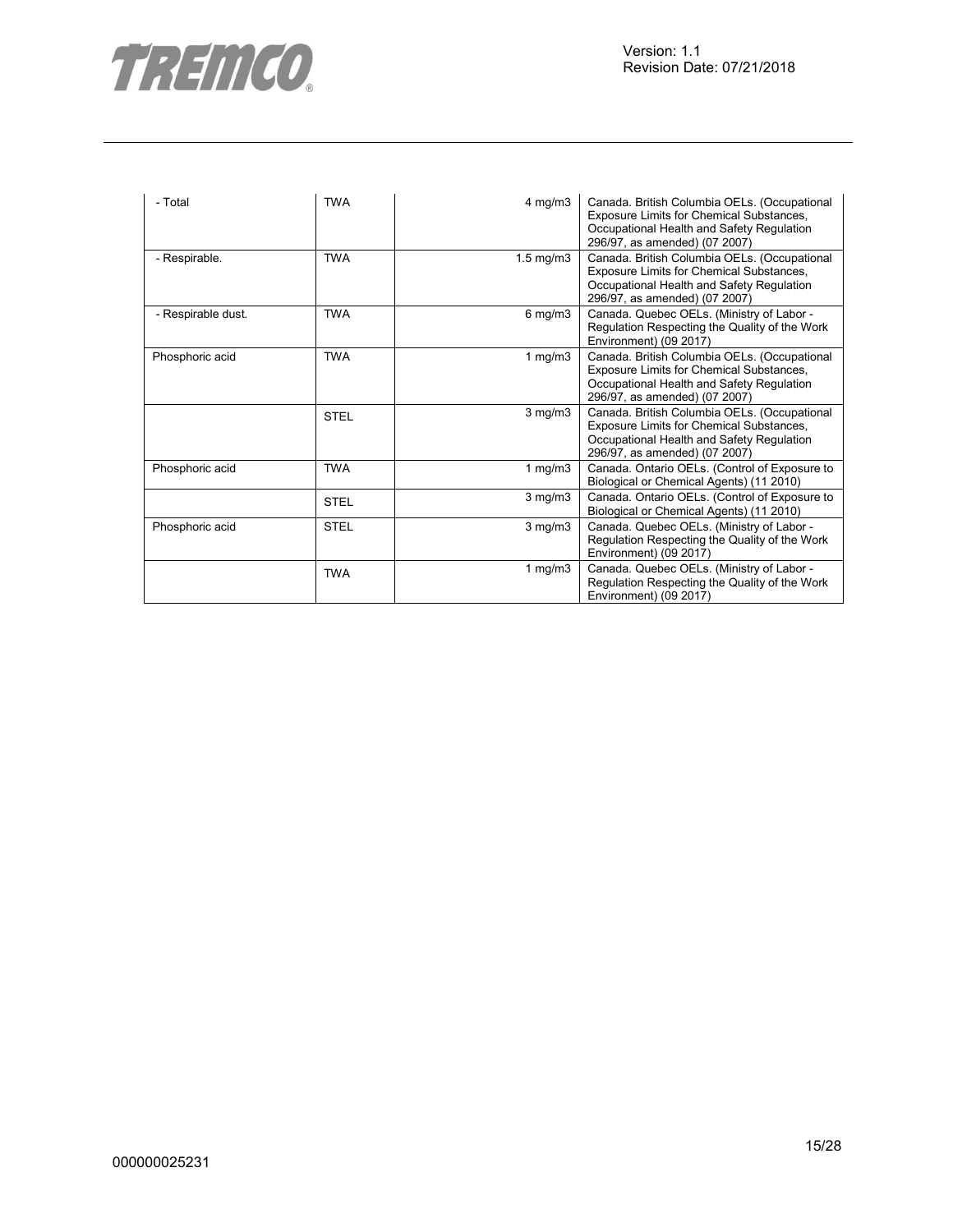

| Iron oxide - Total dust.               | <b>TWA</b>  |        | 10 mg/m3       | Canada. British Columbia OELs. (Occupational<br>Exposure Limits for Chemical Substances,<br>Occupational Health and Safety Regulation<br>296/97, as amended) (07 2007) |
|----------------------------------------|-------------|--------|----------------|------------------------------------------------------------------------------------------------------------------------------------------------------------------------|
| Iron oxide - Dust. - as Fe             | <b>TWA</b>  |        | $5$ mg/m $3$   | Canada. British Columbia OELs. (Occupational<br>Exposure Limits for Chemical Substances,<br>Occupational Health and Safety Regulation<br>296/97, as amended) (07 2007) |
| Iron oxide - Fume. - as Fe             | <b>STEL</b> |        | 10 mg/m3       | Canada. British Columbia OELs. (Occupational<br>Exposure Limits for Chemical Substances,<br>Occupational Health and Safety Regulation<br>296/97, as amended) (07 2007) |
| Iron oxide - Respirable<br>fraction.   | <b>TWA</b>  |        | $3$ mg/m $3$   | Canada. British Columbia OELs. (Occupational<br>Exposure Limits for Chemical Substances,<br>Occupational Health and Safety Regulation<br>296/97, as amended) (07 2007) |
| Iron oxide - Fume. - as Fe             | <b>TWA</b>  |        | 5 mg/m3        | Canada. British Columbia OELs. (Occupational<br>Exposure Limits for Chemical Substances,<br>Occupational Health and Safety Regulation<br>296/97, as amended) (07 2007) |
| Iron oxide - Respirable<br>fraction.   | <b>TWA</b>  |        | 5 mg/m3        | Canada. Ontario OELs. (Control of Exposure to<br>Biological or Chemical Agents) (11 2010)                                                                              |
| Iron oxide - Total dust.               | <b>TWA</b>  |        | 10 mg/m3       | Canada. Quebec OELs. (Ministry of Labor -<br>Regulation Respecting the Quality of the Work<br>Environment) (09 2017)                                                   |
| Iron oxide - Dust and fume. -<br>as Fe | <b>TWA</b>  |        | $5$ mg/m $3$   | Canada. Quebec OELs. (Ministry of Labor -<br>Regulation Respecting the Quality of the Work<br>Environment) (09 2017)                                                   |
| Carbon Black - Inhalable               | <b>TWA</b>  |        | $3$ mg/m $3$   | Canada. British Columbia OELs. (Occupational<br>Exposure Limits for Chemical Substances,<br>Occupational Health and Safety Regulation<br>296/97, as amended) (09 2011) |
| Carbon Black - Inhalable<br>fraction.  | <b>TWA</b>  |        | $3$ mg/m $3$   | Canada. Ontario OELs. (Control of Exposure to<br>Biological or Chemical Agents) (06 2015)                                                                              |
| Carbon Black                           | <b>TWA</b>  |        | $3.5$ mg/m $3$ | Canada. Quebec OELs. (Ministry of Labor -<br>Regulation Respecting the Quality of the Work<br>Environment) (09 2017)                                                   |
| Propionic acid                         | <b>TWA</b>  | 10 ppm |                | Canada. British Columbia OELs. (Occupational<br>Exposure Limits for Chemical Substances,<br>Occupational Health and Safety Regulation<br>296/97, as amended) (07 2007) |
| Propionic acid                         | <b>TWA</b>  | 10 ppm |                | Canada. Ontario OELs. (Control of Exposure to<br>Biological or Chemical Agents) (11 2010)                                                                              |
| Propionic acid                         | <b>TWA</b>  | 10 ppm | 30 mg/m3       | Canada. Quebec OELs. (Ministry of Labor -<br>Regulation Respecting the Quality of the Work<br>Environment) (09 2017)                                                   |

**Appropriate Engineering Controls** 

Observe good industrial hygiene practices. Observe occupational exposure limits and minimize the risk of inhalation of vapors and mist. Mechanical ventilation or local exhaust ventilation may be required.

## **Individual protection measures, such as personal protective equipment**

| <b>General information:</b> | Provide easy access to water supply and eye wash facilities. Good general<br>ventilation (typically 10 air changes per hour) should be used. Ventilation<br>rates should be matched to conditions. If applicable, use process<br>enclosures, local exhaust ventilation, or other engineering controls to<br>maintain airborne levels below recommended exposure limits. If exposure<br>limits have not been established, maintain airborne levels to an acceptable<br>level. |
|-----------------------------|------------------------------------------------------------------------------------------------------------------------------------------------------------------------------------------------------------------------------------------------------------------------------------------------------------------------------------------------------------------------------------------------------------------------------------------------------------------------------|
| Eye/face protection:        | Wear safety glasses with side shields (or goggles).                                                                                                                                                                                                                                                                                                                                                                                                                          |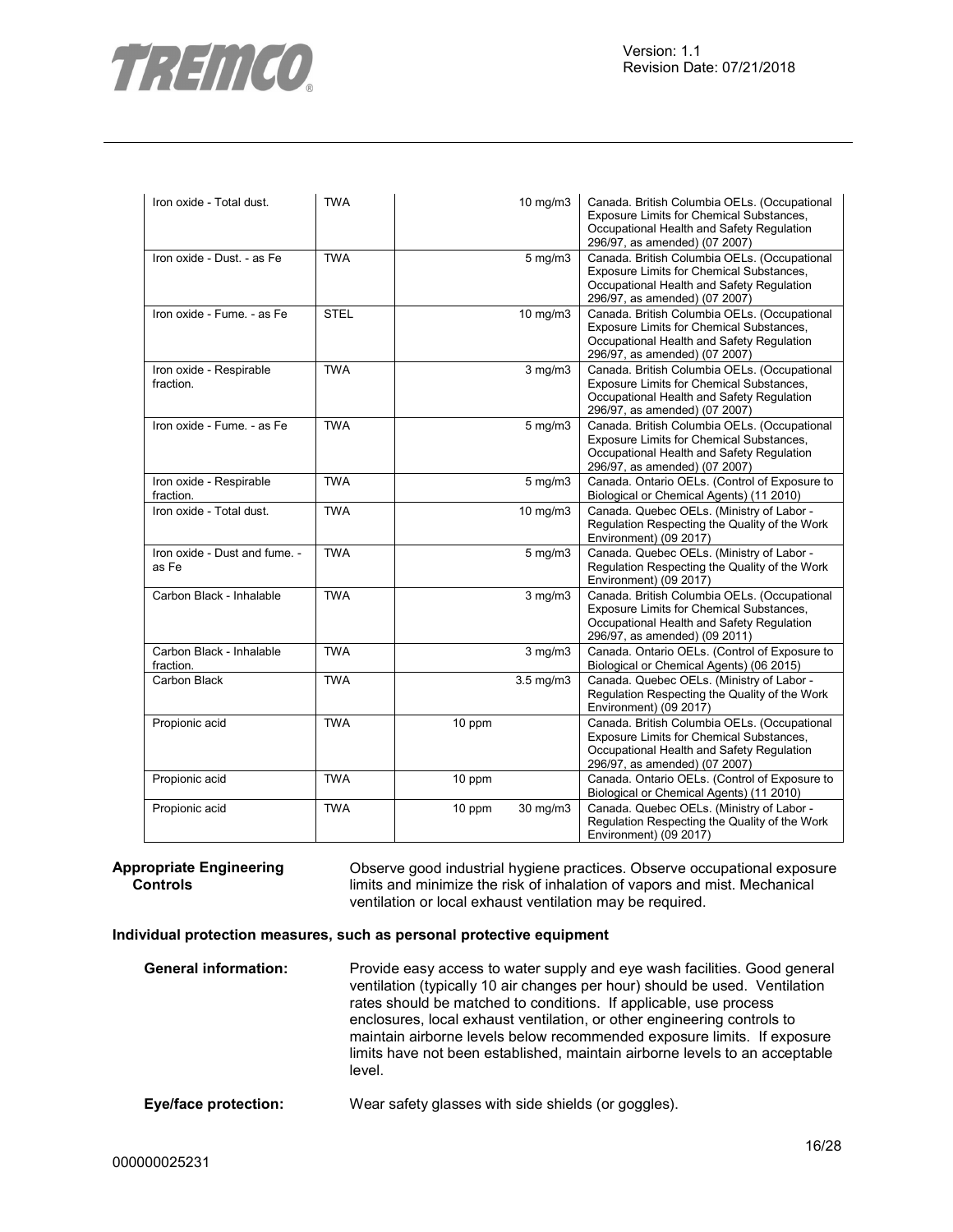

| <b>Skin Protection</b><br><b>Hand Protection:</b> | Use suitable protective gloves if risk of skin contact.                                                                                                                                                                              |
|---------------------------------------------------|--------------------------------------------------------------------------------------------------------------------------------------------------------------------------------------------------------------------------------------|
| Other:                                            | Wear suitable protective clothing. Wear chemical-resistant gloves,<br>footwear, and protective clothing appropriate for the risk of exposure.<br>Contact health and safety professional or manufacturer for specific<br>information. |
| <b>Respiratory Protection:</b>                    | In case of inadequate ventilation use suitable respirator. Seek advice from<br>local supervisor.                                                                                                                                     |
| Hygiene measures:                                 | Observe good industrial hygiene practices. Wash hands before breaks and<br>immediately after handling the product. Avoid contact with eyes. Wash<br>contaminated clothing before reuse. Avoid contact with skin.                     |

## **9. Physical and chemical properties**

## **Appearance**

| <b>Physical state:</b>                                | liquid                                                                                         |
|-------------------------------------------------------|------------------------------------------------------------------------------------------------|
| Form:                                                 | liquid                                                                                         |
| Color:                                                | <b>Brown</b>                                                                                   |
| Odor:                                                 | Mild                                                                                           |
| Odor threshold:                                       | No data available.                                                                             |
| pH:                                                   | No data available.                                                                             |
| Melting point/freezing point:                         | No data available.                                                                             |
| Initial boiling point and boiling range:              | 100 °C 212 °F                                                                                  |
| <b>Flash Point:</b>                                   | 200 °C 392 °F                                                                                  |
| <b>Evaporation rate:</b>                              | Slower than Ether                                                                              |
| Flammability (solid, gas):                            | No.                                                                                            |
| Upper/lower limit on flammability or explosive limits |                                                                                                |
| Flammability limit - upper (%):                       | No data available.                                                                             |
| Flammability limit - lower (%):                       | No data available.                                                                             |
| Explosive limit - upper (%):                          | No data available.                                                                             |
| Explosive limit - lower (%):                          | No data available.                                                                             |
| Vapor pressure:                                       | No data available.                                                                             |
| Vapor density:                                        | Vapors are heavier than air and may travel along the floor and<br>in the bottom of containers. |
| <b>Relative density:</b>                              | 1.462                                                                                          |
| Solubility(ies)                                       |                                                                                                |
| Solubility in water:                                  | Soluble                                                                                        |
| Solubility (other):                                   | No data available.                                                                             |
| Partition coefficient (n-octanol/water):              | No data available.                                                                             |
| Auto-ignition temperature:                            | No data available.                                                                             |
| <b>Decomposition temperature:</b>                     | No data available.                                                                             |
| <b>Viscosity:</b>                                     | No data available.                                                                             |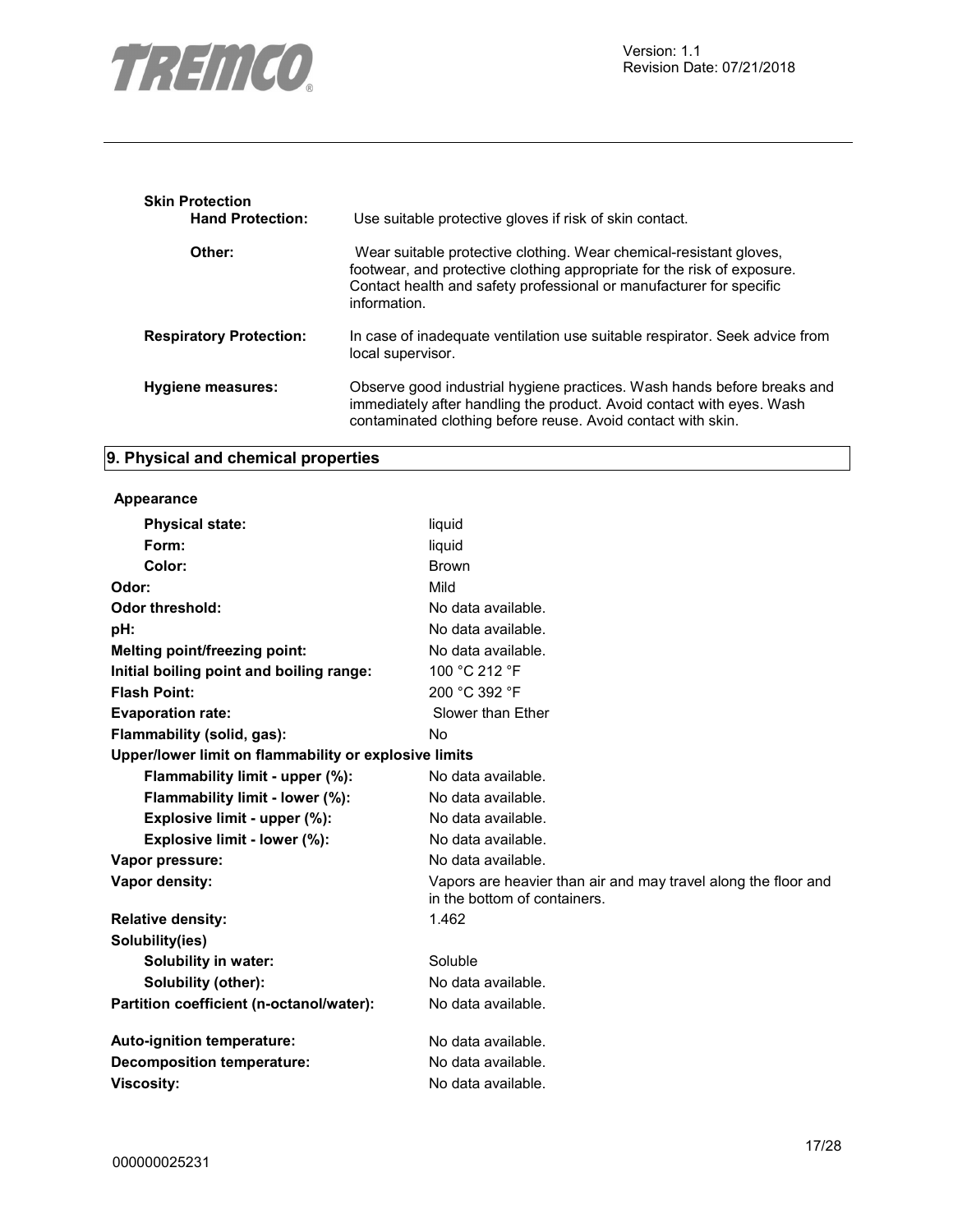

| 10. Stability and reactivity                            |                                                                                                    |
|---------------------------------------------------------|----------------------------------------------------------------------------------------------------|
| <b>Reactivity:</b>                                      | No data available.                                                                                 |
| <b>Chemical Stability:</b>                              | Material is stable under normal conditions.                                                        |
| <b>Possibility of hazardous</b><br>reactions:           | No data available.                                                                                 |
| <b>Conditions to avoid:</b>                             | Avoid heat or contamination.                                                                       |
| <b>Incompatible Materials:</b>                          | Strong acids. Strong bases.                                                                        |
| <b>Hazardous Decomposition</b><br><b>Products:</b>      | Thermal decomposition or combustion may liberate carbon oxides and<br>other toxic gases or vapors. |
| 11. Toxicological information                           |                                                                                                    |
| Information on likely routes of exposure<br>Inhalation: | In high concentrations, vapors, fumes or mists may irritate nose, throat and<br>mucus membranes.   |
| <b>Skin Contact:</b>                                    | May be harmful in contact with skin. Causes skin irritation.                                       |
| Eye contact:                                            | Causes serious eye irritation.                                                                     |
| Ingestion:                                              | May be harmful if swallowed.                                                                       |
|                                                         | Symptoms related to the physical, chemical and toxicological characteristics                       |
| Inhalation:                                             | No data available.                                                                                 |
| <b>Skin Contact:</b>                                    | No data available.                                                                                 |
| Eye contact:                                            | No data available.                                                                                 |
| Ingestion:                                              | No data available.                                                                                 |
| Information on toxicological effects                    |                                                                                                    |
| Acute toxicity (list all possible routes of exposure)   |                                                                                                    |
| Oral<br><b>Product:</b>                                 | Not classified for acute toxicity based on available data.                                         |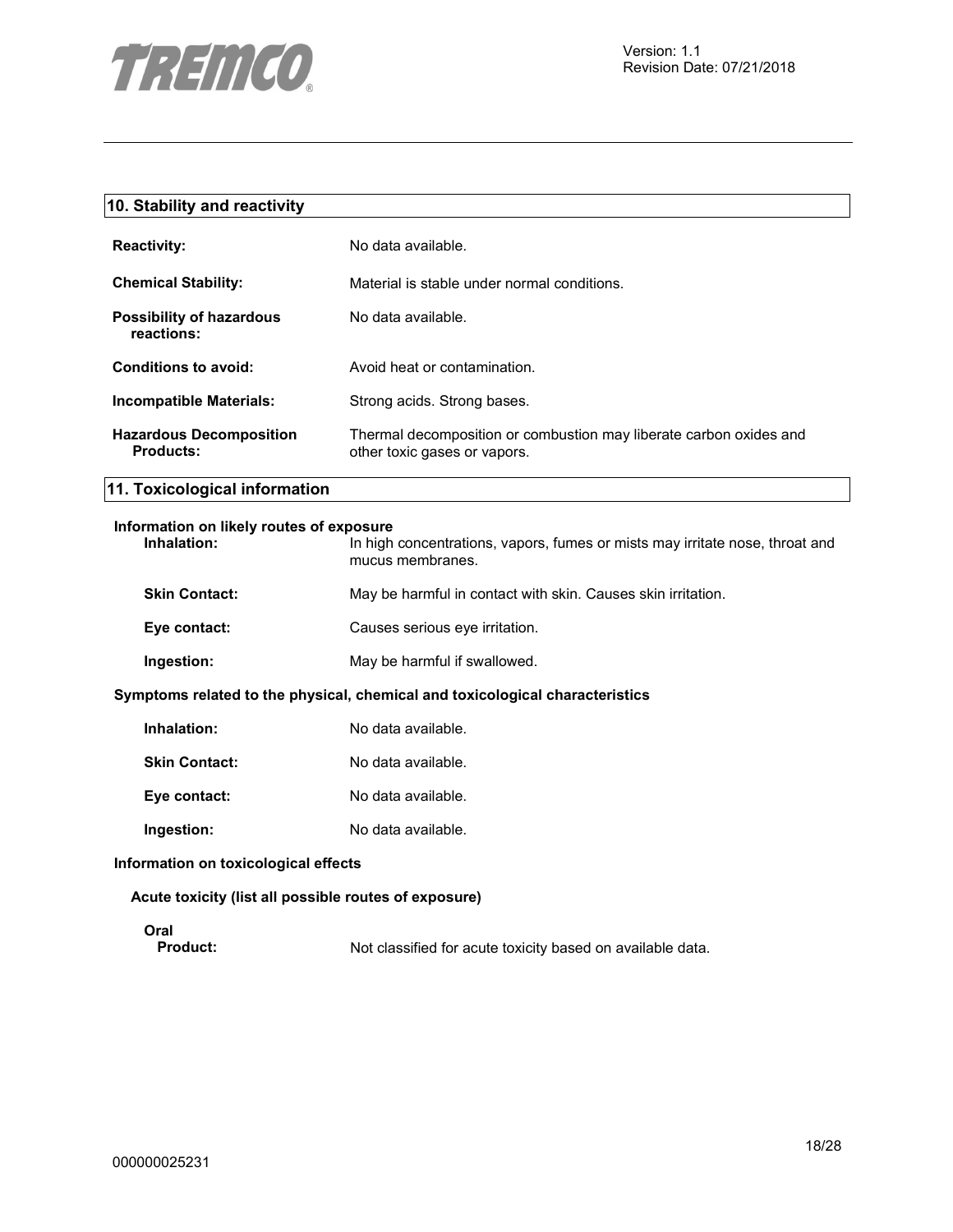

| Specified substance(s):<br>Aluminum hydroxide       | LD 50 (Rat): > 2,000 mg/kg                                 |
|-----------------------------------------------------|------------------------------------------------------------|
| Calcium carbonate                                   | LD 50 (Rat): > 2,000 mg/kg                                 |
| Titanium dioxide                                    | LD 50 (Rat): > 5,000 mg/kg                                 |
| Zinc oxide                                          | LD 50 (Rat): > 5,000 mg/kg                                 |
| Hydrotreated heavy<br>naphthenic distillate         | LD 50 (Rat): > 5,000 mg/kg                                 |
| Amorphous silica                                    | LD 50 (Rat): > 5,000 mg/kg                                 |
| Magnesite                                           | LD 50 (Rat): > 2,000 mg/kg                                 |
| Aluminum oxide                                      | LD 50 (Rat): > 10,000 mg/kg                                |
| <b>Dermal</b><br><b>Product:</b>                    | Not classified for acute toxicity based on available data. |
| Specified substance(s):<br>Calcium carbonate        | LD 50 (Rat): > 2,000 mg/kg                                 |
| Zinc oxide                                          | LD 50 (Rat): > 2,000 mg/kg                                 |
| Hydrotreated heavy<br>naphthenic distillate         | LD 50 (Rabbit): > 5,000 mg/kg                              |
| Amorphous silica                                    | LD 50 (Rabbit): > 2,000 mg/kg                              |
| Inhalation<br><b>Product:</b>                       | ATEmix: 2.61 mg/l                                          |
| <b>Repeated dose toxicity</b><br>Product:           | No data available.                                         |
| <b>Skin Corrosion/Irritation</b><br><b>Product:</b> | No data available.                                         |
| Specified substance(s):                             |                                                            |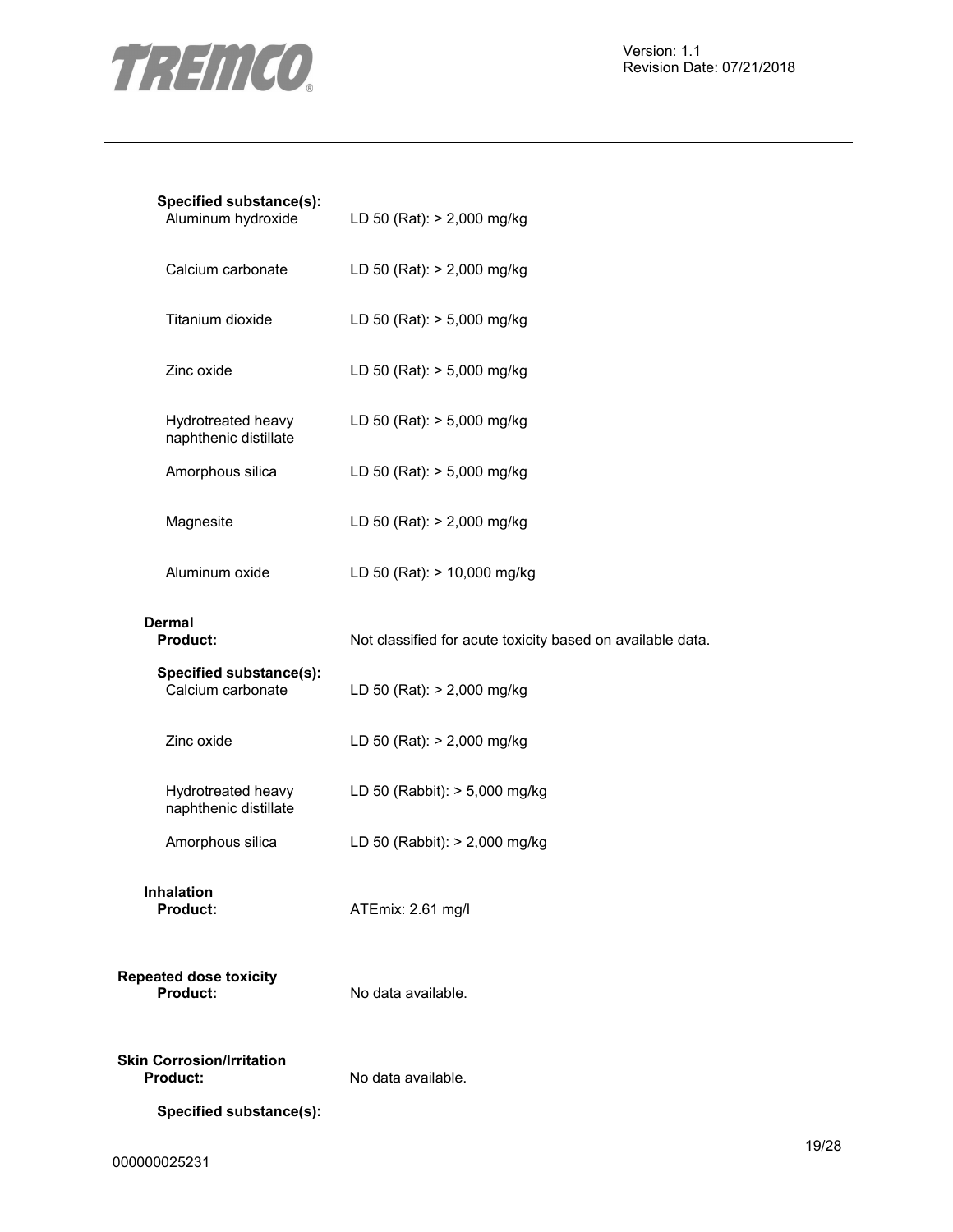

| Aluminum hydroxide                          | in vivo (Rabbit): Not classified as an Irritant Experimental result, Key study                           |  |  |
|---------------------------------------------|----------------------------------------------------------------------------------------------------------|--|--|
| Calcium carbonate                           | in vivo (Rabbit): Not irritant Experimental result, Key study                                            |  |  |
| Titanium dioxide                            | in vivo (Rabbit): Not irritant Experimental result, Supporting study                                     |  |  |
| Zinc oxide                                  | in vivo (Rabbit): Not irritant Experimental result, Key study                                            |  |  |
| Hydrotreated heavy<br>naphthenic distillate | in vivo (Rabbit): Not irritant Experimental result, Key study                                            |  |  |
| Amorphous silica                            | in vivo (Rabbit): Not irritant Experimental result, Key study                                            |  |  |
| Magnesite                                   | In vitro (Human, in vitro reconstituted epidermis model): Not irritant<br>Experimental result, Key study |  |  |
| Aluminum oxide                              | in vivo (Rabbit): Not irritant Experimental result, Key study                                            |  |  |

## **Serious Eye Damage/Eye Irritation**

| Product:<br>Specified substance(s): |                                             | No data available.                                             |  |
|-------------------------------------|---------------------------------------------|----------------------------------------------------------------|--|
|                                     | Aluminum hydroxide                          | Rabbit, 24 hrs: Not irritating                                 |  |
|                                     | Calcium carbonate                           | Rabbit, 24 - 72 hrs: Not irritating                            |  |
|                                     | Titanium dioxide                            | Rabbit, 24 hrs: Not irritating                                 |  |
|                                     | Zinc oxide                                  | Rabbit, 24 - 72 hrs: Not irritating                            |  |
|                                     | Hydrotreated heavy<br>naphthenic distillate | Rabbit, 24 hrs: Not irritating                                 |  |
|                                     | Amorphous silica                            | Rabbit, 24 hrs: Not irritating                                 |  |
|                                     | Magnesite                                   | Reconstituted Corneal Epithelium model, 10 min: Not irritating |  |
|                                     | Aluminum oxide                              | Rabbit, 24 hrs: Not irritating                                 |  |
|                                     |                                             |                                                                |  |

## **Respiratory or Skin Sensitization**

**Product:** No data available.

**Carcinogenicity** 

No data available.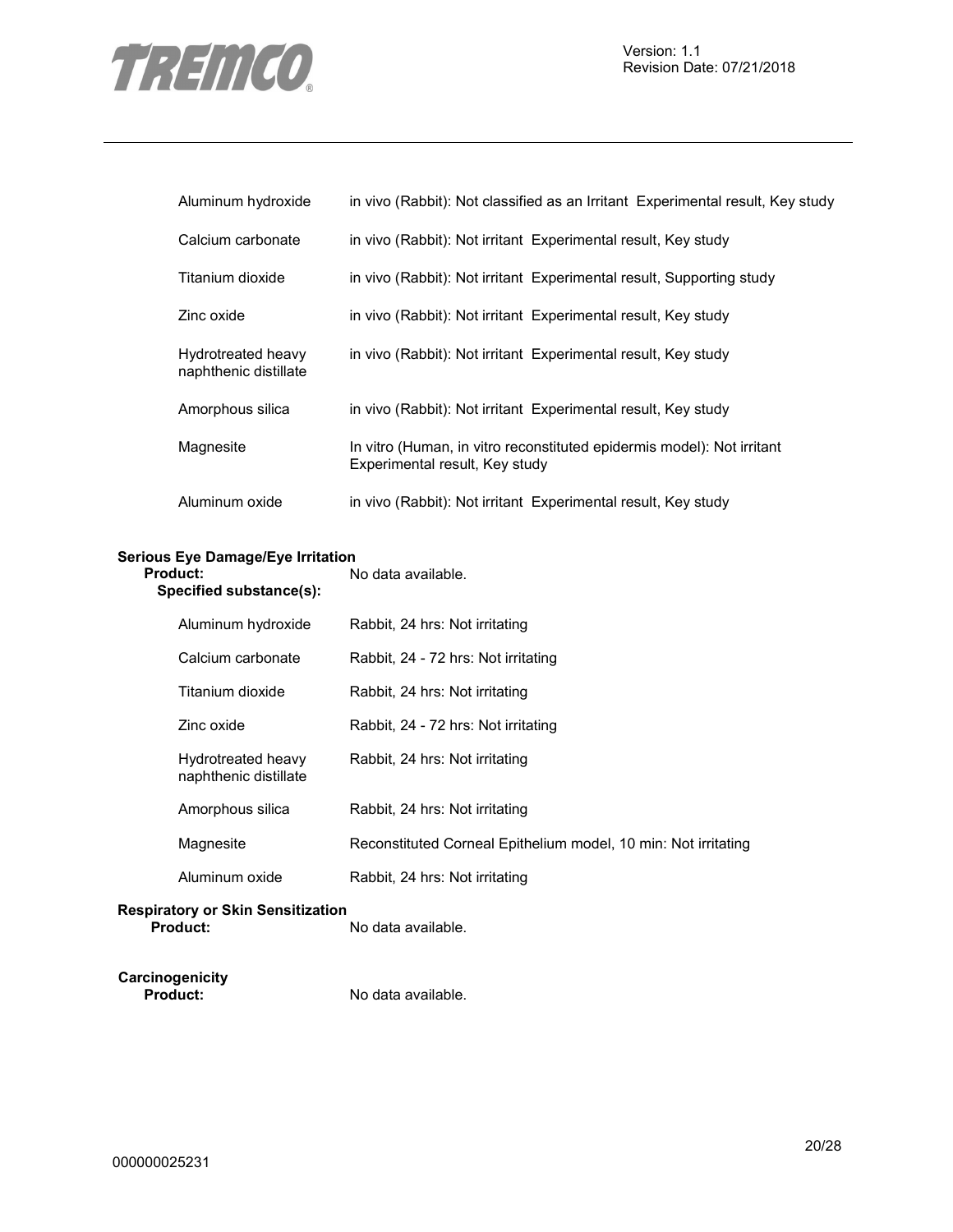

## **IARC Monographs on the Evaluation of Carcinogenic Risks to Humans:**

| Talc                                            |                                                                     | Overall evaluation: Not classifiable as to carcinogenicity to humans. Overall<br>evaluation: Possibly carcinogenic to humans.                            |       |
|-------------------------------------------------|---------------------------------------------------------------------|----------------------------------------------------------------------------------------------------------------------------------------------------------|-------|
| Titanium dioxide                                |                                                                     | Overall evaluation: Possibly carcinogenic to humans.                                                                                                     |       |
| Hydrotreated heavy<br>naphthenic distillate     |                                                                     | Overall evaluation: Not classifiable as to carcinogenicity to humans. Overall<br>evaluation: Carcinogenic to humans.                                     |       |
| Crystalline Silica<br>(Quartz)/ Silica<br>Sand  |                                                                     | Overall evaluation: Carcinogenic to humans.                                                                                                              |       |
|                                                 | naphthenic distillate<br>Crystalline<br>Silica<br>(Quartz)/<br>Sand | US. National Toxicology Program (NTP) Report on Carcinogens:<br>Hydrotreated heavy Known To Be Human Carcinogen.<br>Silica Known To Be Human Carcinogen. |       |
| Crystalline Silica<br>(Quartz)/ Silica<br>Sand  |                                                                     | US. OSHA Specifically Regulated Substances (29 CFR 1910.1001-1050):<br>Cancer                                                                            |       |
|                                                 | <b>Germ Cell Mutagenicity</b>                                       |                                                                                                                                                          |       |
| In vitro<br>Product:                            |                                                                     | No data available.                                                                                                                                       |       |
| In vivo<br><b>Product:</b>                      |                                                                     | No data available.                                                                                                                                       |       |
| <b>Reproductive toxicity</b><br><b>Product:</b> |                                                                     | No data available.                                                                                                                                       |       |
| <b>Product:</b>                                 | <b>Specific Target Organ Toxicity - Single Exposure</b>             | No data available.                                                                                                                                       |       |
| Product:                                        | <b>Specific Target Organ Toxicity - Repeated Exposure</b>           | No data available.                                                                                                                                       |       |
| <b>Aspiration Hazard</b><br><b>Product:</b>     |                                                                     | No data available.                                                                                                                                       |       |
| Other effects:                                  |                                                                     | No data available.                                                                                                                                       | 21/28 |
| ,,,,,,,,,,,,                                    |                                                                     |                                                                                                                                                          |       |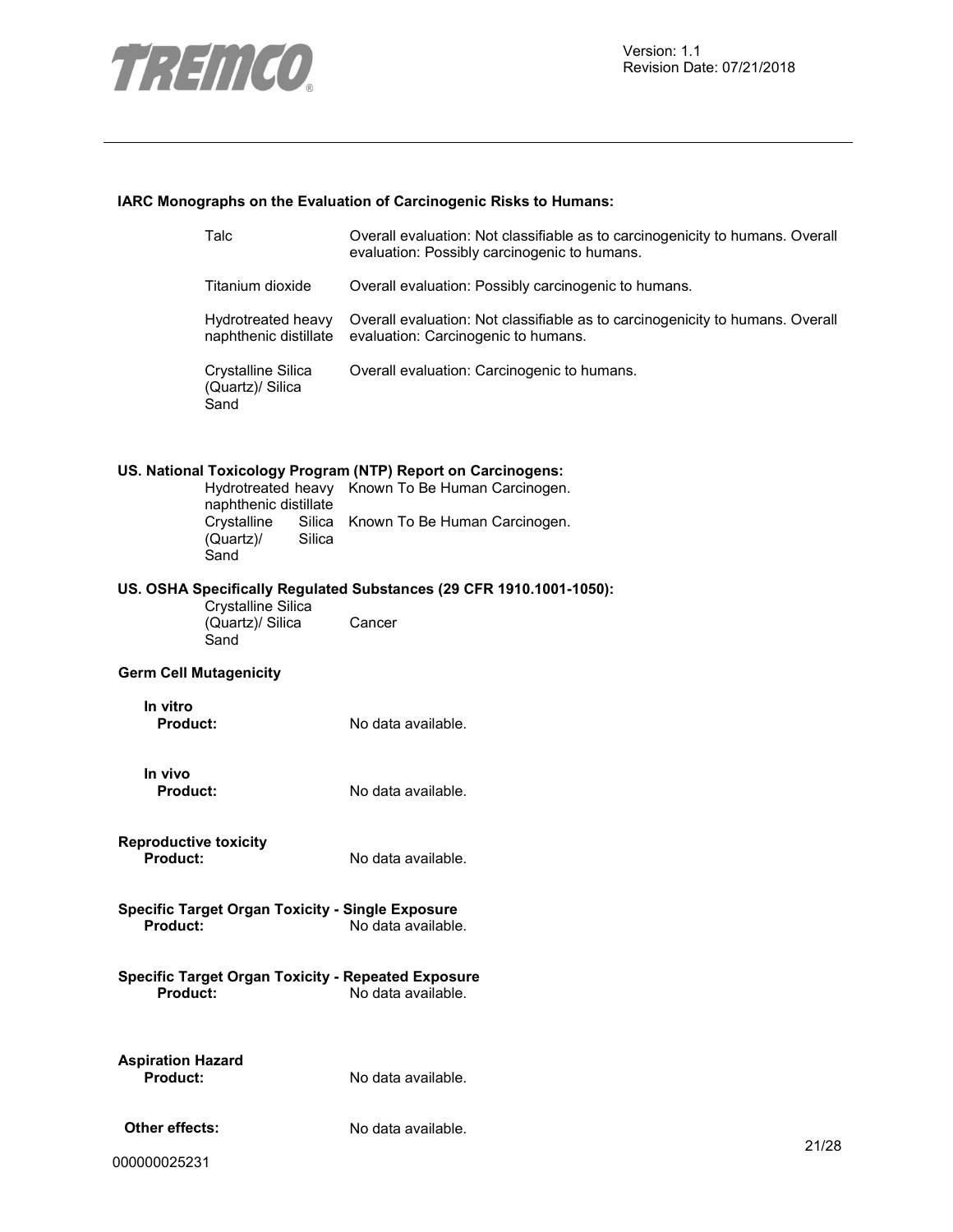

## **12. Ecological information**

| <b>Ecotoxicity:</b>                                                                                        |                                                                                 |  |  |  |
|------------------------------------------------------------------------------------------------------------|---------------------------------------------------------------------------------|--|--|--|
|                                                                                                            | Acute hazards to the aquatic environment:                                       |  |  |  |
| Fish<br><b>Product:</b>                                                                                    | No data available.                                                              |  |  |  |
| Specified substance(s):<br>Zinc oxide                                                                      | LC 50 (Fathead minnow (Pimephales promelas), 96 h): 2,246 mg/l Mortality        |  |  |  |
| <b>Aquatic Invertebrates</b><br><b>Product:</b>                                                            | No data available.                                                              |  |  |  |
| Specified substance(s):<br>Titanium dioxide                                                                | EC 50 (Water flea (Daphnia magna), 48 h): > 1,000 mg/l Intoxication             |  |  |  |
| Chronic hazards to the aquatic environment:                                                                |                                                                                 |  |  |  |
| Fish<br><b>Product:</b>                                                                                    | No data available.                                                              |  |  |  |
| Specified substance(s):<br>Hydrotreated heavy<br>naphthenic distillate                                     | NOAEL (Oncorhynchus mykiss, 14 d): >= 1,000 mg/l QSAR QSAR,<br>Supporting study |  |  |  |
| <b>Aquatic Invertebrates</b><br>Product:                                                                   | No data available.                                                              |  |  |  |
| <b>Toxicity to Aquatic Plants</b><br>Product:                                                              | No data available.                                                              |  |  |  |
| <b>Persistence and Degradability</b>                                                                       |                                                                                 |  |  |  |
| <b>Biodegradation</b><br><b>Product:</b>                                                                   | No data available.                                                              |  |  |  |
| <b>BOD/COD Ratio</b><br><b>Product:</b>                                                                    | No data available.                                                              |  |  |  |
| <b>Bioaccumulative potential</b><br><b>Bioconcentration Factor (BCF)</b><br>Product:<br>No data available. |                                                                                 |  |  |  |
| Partition Coefficient n-octanol / water (log Kow)                                                          |                                                                                 |  |  |  |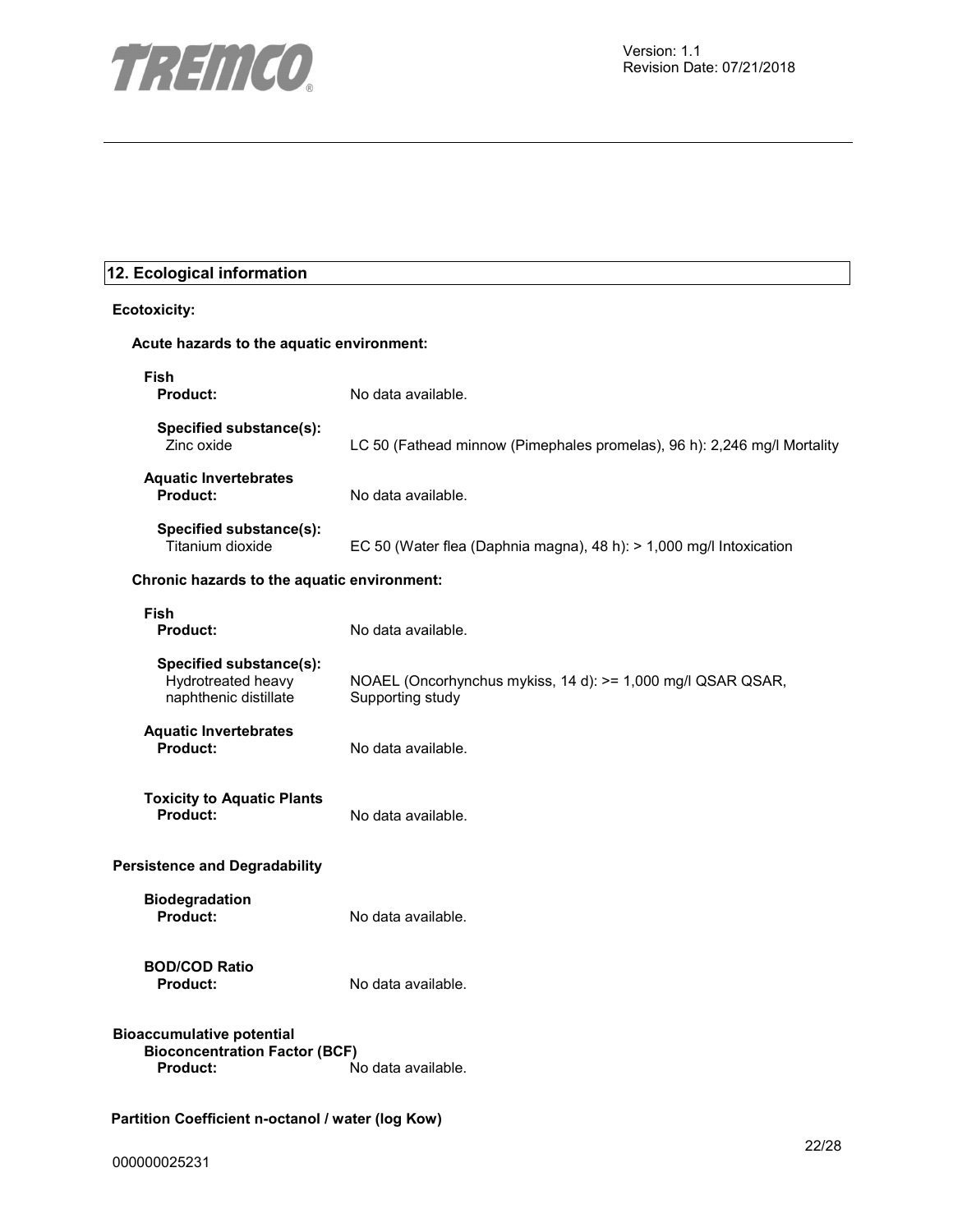

| Product:                       | No data available.                                                                                                                                                            |
|--------------------------------|-------------------------------------------------------------------------------------------------------------------------------------------------------------------------------|
| <b>Mobility in soil:</b>       | No data available.                                                                                                                                                            |
| Other adverse effects:         | No data available.                                                                                                                                                            |
| 13. Disposal considerations    |                                                                                                                                                                               |
| <b>Disposal instructions:</b>  | Dispose of waste at an appropriate treatment and disposal facility in<br>accordance with applicable laws and regulations, and product<br>characteristics at time of disposal. |
| <b>Contaminated Packaging:</b> | No data available.                                                                                                                                                            |
| 14. Transport information      |                                                                                                                                                                               |
| TDG:                           |                                                                                                                                                                               |
| Not Regulated                  |                                                                                                                                                                               |

#### **CFR / DOT:**

Not Regulated

## **IMDG:**

Not Regulated

## **15. Regulatory information**

## **US Federal Regulations**

## **TSCA Section 12(b) Export Notification (40 CFR 707, Subpt. D)**

None present or none present in regulated quantities.

## **US. OSHA Specifically Regulated Substances (29 CFR 1910.1001-1050)**

| <b>Chemical Identity</b> | OSI  |  |
|--------------------------|------|--|
| Crystalline Silica       | kidr |  |
| (Quartz)/ Silica Sand    | lung |  |

## **HA** hazard(s)

ney effects g effects immune system effects Cancer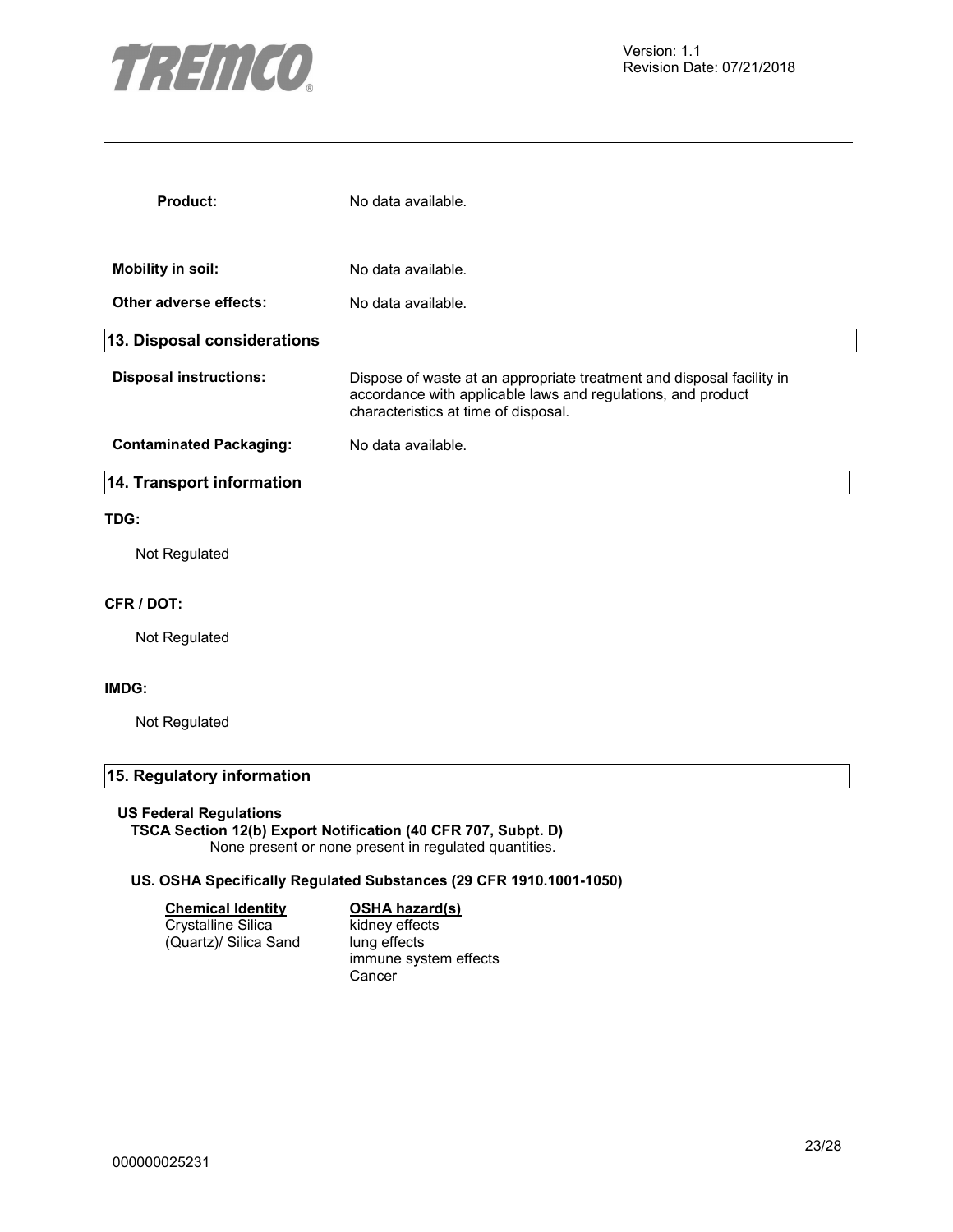

## **CERCLA Hazardous Substance List (40 CFR 302.4):**

| <b>Chemical Identity</b> | Reportable quantity |
|--------------------------|---------------------|
| Methyl benzimidazole-2-  | $10$ lbs.           |
| yl carbamate             |                     |
| Phosphoric acid          | 5000 lbs.           |
| Propionic acid           | 5000 lbs.           |

### **Superfund Amendments and Reauthorization Act of 1986 (SARA)**

### **Hazard categories**

Immediate (Acute) Health Hazards Delayed (Chronic) Health Hazard Acute toxicity (any route or exposure) Skin Corrosion or Irritation Serious eye damage or eye irritation **Carcinogenicity** 

## **SARA 302 Extremely Hazardous Substance**

None present or none present in regulated quantities.

### **SARA 304 Emergency Release Notification**

| <b>Chemical Identity</b>        |  | Reportable quantity |  |
|---------------------------------|--|---------------------|--|
| Zinc oxide                      |  |                     |  |
| Methyl benzimidazole-2- 10 lbs. |  |                     |  |
| yl carbamate                    |  |                     |  |
| Phosphoric acid                 |  | 5000 lbs.           |  |
| Propionic acid                  |  | 5000 lbs.           |  |

## **SARA 311/312 Hazardous Chemical**

| <b>Chemical Identity</b>      | <b>Threshold Planning Quantity</b> |
|-------------------------------|------------------------------------|
| Low acid filtered neutral oil | 10000 lbs                          |
| Talc                          | 10000 lbs                          |
| Calcium Carbonate             | 10000 lbs                          |
| (Limestone)                   |                                    |
| Aluminum hydroxide            | 10000 lbs                          |
| Calcium carbonate             | 10000 lbs                          |
| Titanium dioxide              | 10000 lbs                          |
| Calcium oxide                 | 10000 lbs                          |
| Zinc oxide                    | 10000 lbs                          |
| Hydrotreated heavy            | 10000 lbs                          |
| naphthenic distillate         |                                    |
| Amorphous silica              | 10000 lbs                          |
| <b>Dolomite</b>               | 10000 lbs                          |
| Magnesite                     | 10000 lbs                          |
| Crystalline Silica (Quartz)/  | 10000 lbs                          |
| Silica Sand                   |                                    |
| Aluminum oxide                | 10000 lbs                          |

## **SARA 313 (TRI Reporting)**

**Chemical Identity** Zinc oxide

**Clean Air Act (CAA) Section 112(r) Accidental Release Prevention (40 CFR 68.130)**  None present or none present in regulated quantities.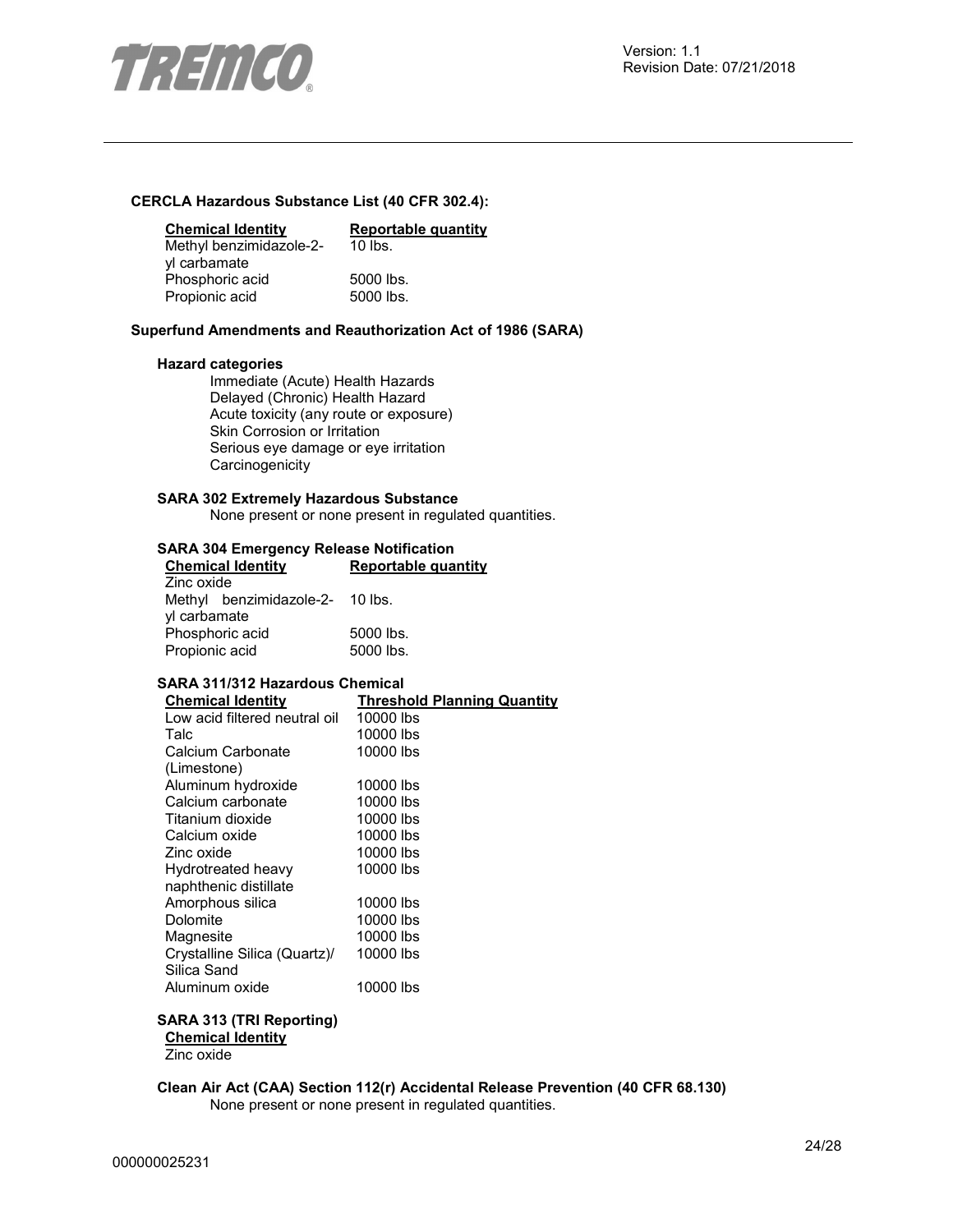

#### **Clean Water Act Section 311 Hazardous Substances (40 CFR 117.3)**  None present or none present in regulated quantities.

## **US State Regulations**

#### **US. California Proposition 65**



**WARNING** Cancer - www.P65Warnings.ca.gov

## **US. New Jersey Worker and Community Right-to-Know Act**

**Chemical Identity** Talc Calcium Carbonate (Limestone) Calcium carbonate Titanium dioxide Calcium oxide Zinc oxide Hydrotreated heavy naphthenic distillate Crystalline Silica (Quartz)/ Silica Sand

### **US. Massachusetts RTK - Substance List**

## **Chemical Identity**

Talc Calcium Carbonate (Limestone) Calcium carbonate Titanium dioxide Zinc oxide Crystalline Silica (Quartz)/ Silica Sand

## **US. Pennsylvania RTK - Hazardous Substances**

#### **Chemical Identity**

Talc Calcium Carbonate (Limestone) Calcium carbonate Titanium dioxide Calcium oxide Zinc oxide

## **US. Rhode Island RTK**

## **Chemical Identity**

Talc Calcium Carbonate (Limestone) Aluminum hydroxide Calcium carbonate Titanium dioxide Zinc oxide

#### **International regulations**

## **Montreal protocol**

Not applicable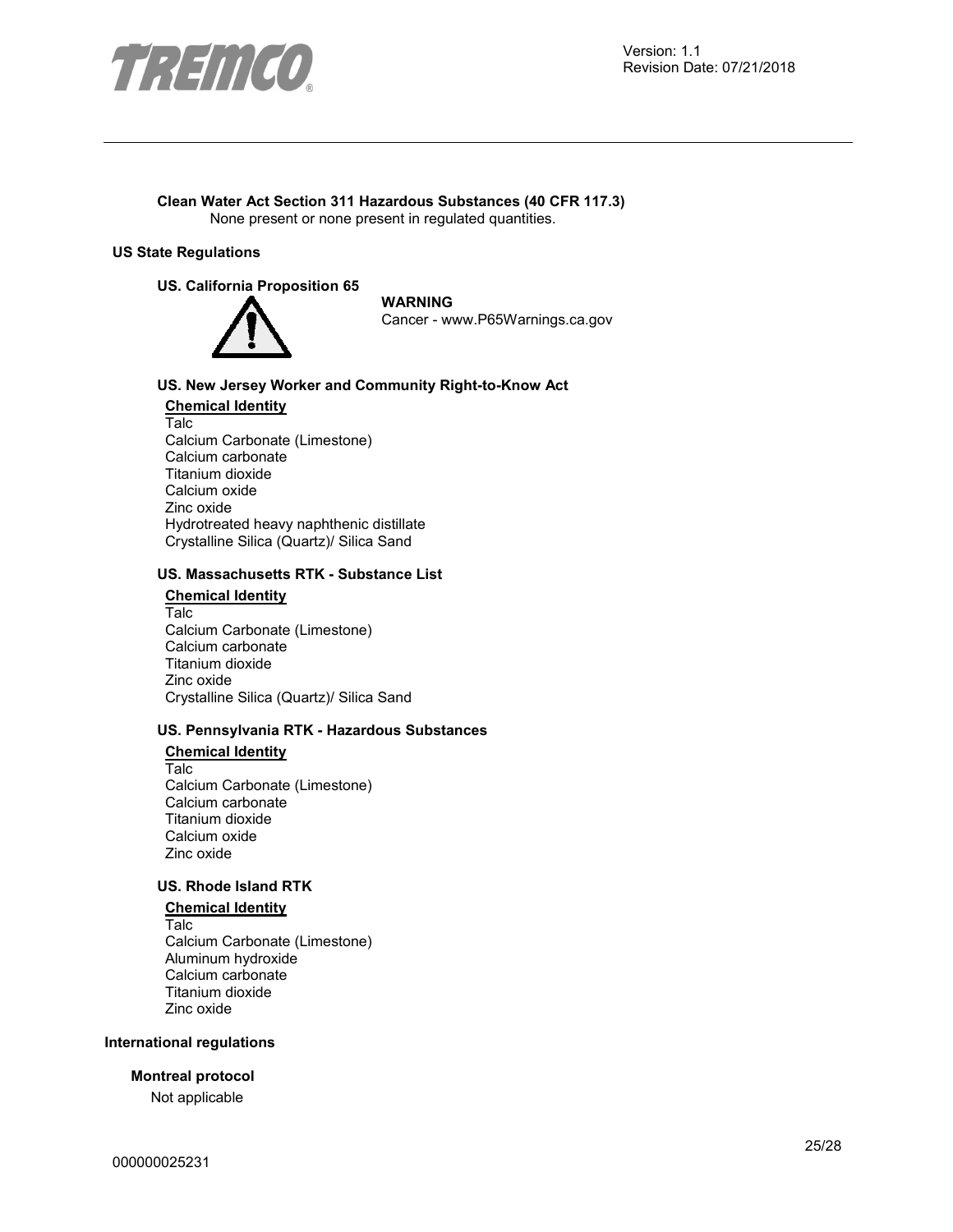

## **Stockholm convention**

Not applicable

## **Rotterdam convention**

Not applicable

## **Kyoto protocol**

Not applicable

## **VOC:**

| Regulatory VOC (less water and<br>exempt solvent) | $: 1$ g/l |
|---------------------------------------------------|-----------|
| VOC Method 310                                    | $0.05\%$  |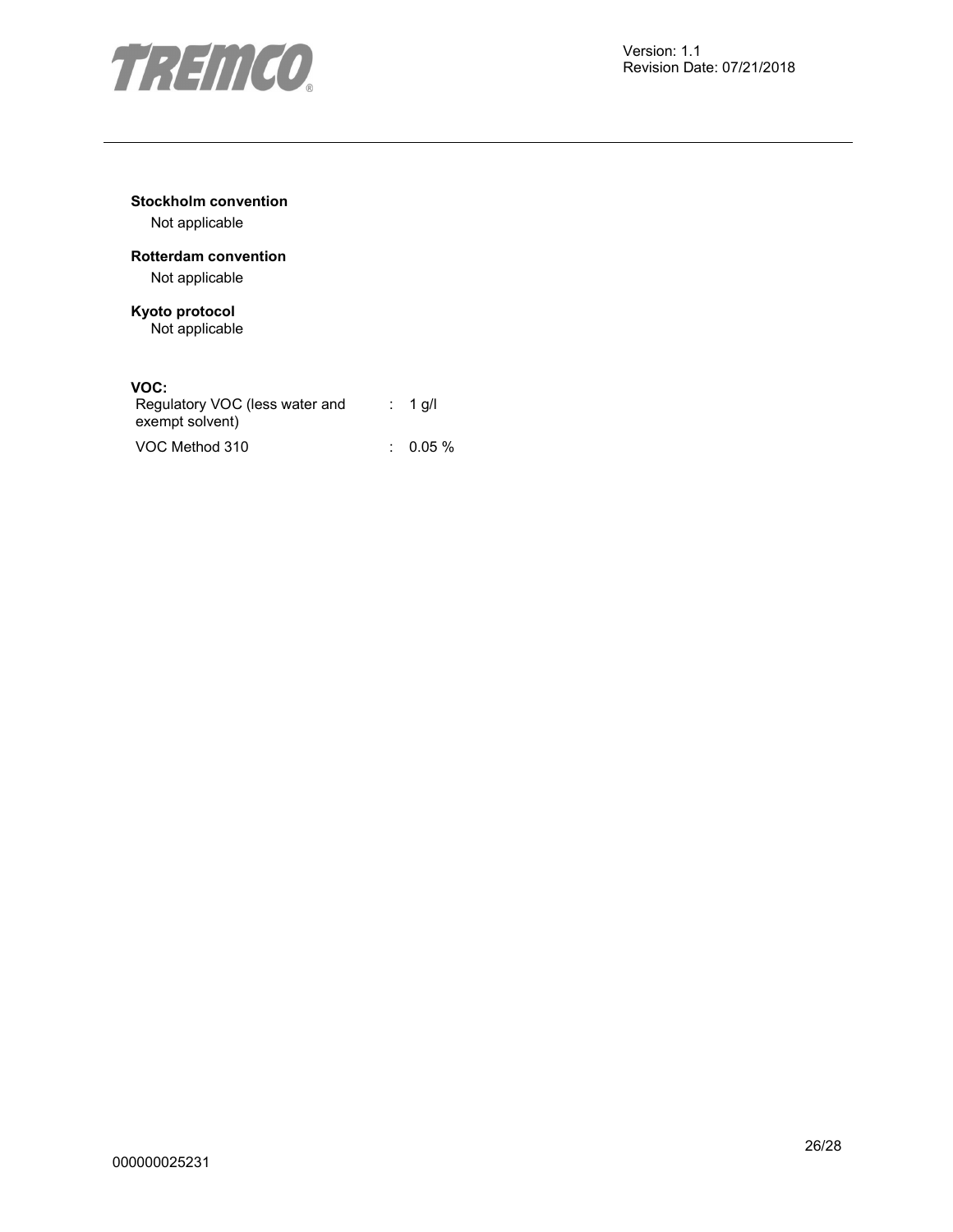

| <b>Inventory Status:</b>                 |                                                                                           |
|------------------------------------------|-------------------------------------------------------------------------------------------|
| Australia AICS:                          | One or more components in this product are<br>not listed on or exempt from the Inventory. |
| Canada DSL Inventory List:               | All components in this product are listed on or<br>exempt from the Inventory.             |
| EINECS, ELINCS or NLP:                   | One or more components in this product are<br>not listed on or exempt from the Inventory. |
| Japan (ENCS) List:                       | One or more components in this product are<br>not listed on or exempt from the Inventory. |
| China Inv. Existing Chemical Substances: | One or more components in this product are<br>not listed on or exempt from the Inventory. |
| Korea Existing Chemicals Inv. (KECI):    | One or more components in this product are<br>not listed on or exempt from the Inventory. |
| Canada NDSL Inventory:                   | One or more components in this product are<br>not listed on or exempt from the Inventory. |
| Philippines PICCS:                       | One or more components in this product are<br>not listed on or exempt from the Inventory. |
| US TSCA Inventory:                       | All components in this product are listed on or<br>exempt from the Inventory.             |
| New Zealand Inventory of Chemicals:      | One or more components in this product are<br>not listed on or exempt from the Inventory. |
| Japan ISHL Listing:                      | One or more components in this product are<br>not listed on or exempt from the Inventory. |
| Japan Pharmacopoeia Listing:             | One or more components in this product are<br>not listed on or exempt from the Inventory. |
| Mexico INSQ:                             | One or more components in this product are<br>not listed on or exempt from the Inventory. |
| Ontario Inventory:                       | One or more components in this product are<br>not listed on or exempt from the Inventory. |
| Taiwan Chemical Substance Inventory:     | One or more components in this product are                                                |

not listed on or exempt from the Inventory.